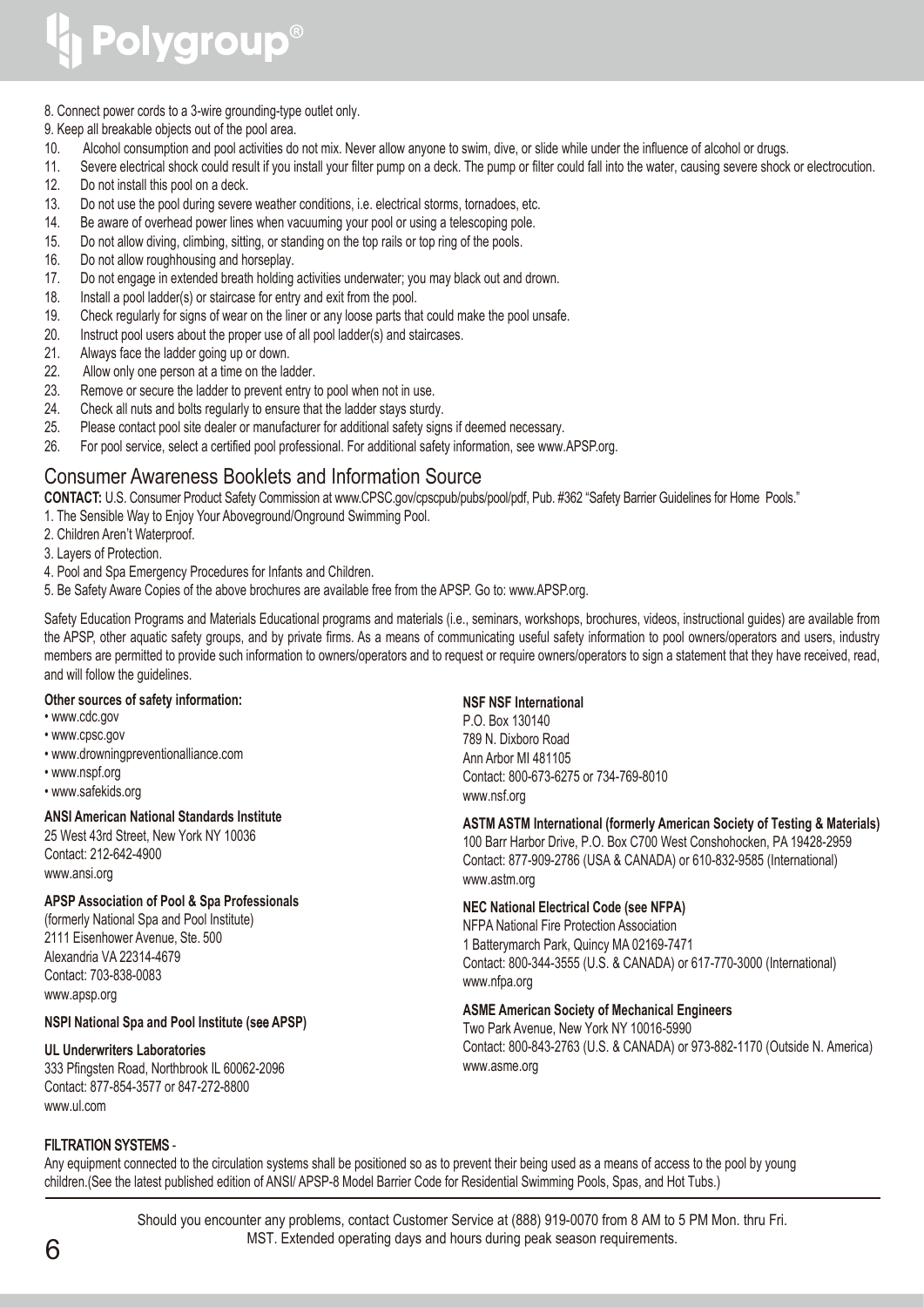

F Ž AA

#### ® **SUMMER WAVES** ® POOL QUICK SET **FOR ABOVE GROUND SWIMMING POOLS** - (.m-.m) models

## READ AND KEEP THESE INSTRUCTIONS FOR FUTURE REFERENCE

) RU DQVZHUV WLRGFVRFWPXFSQWLKESFNWRSSHOOHQYKSARWLQJ FDOO & 6XHVUWRFHU R U DO NOT RETURN PRODUCT TO STORE

To order parts and accessories. please visitporoptorecom

Shouldyou encountera problemwithyour Polygroup Product, pleasedo not returnthe productto the place ofpurchase. AlWarrantyclaimsmustbe made directly to Polygroup. Prior to contacting Custom ervice, please firstreview the Troubleshootin Guide in the Installation Manual, or review the FAQ If you are still unable to correct the problem, please contact Polygroup customerservice at ()

Please have the product type, model number and your purchase receipt ready **Customer Service Representative** assist you in resolving the problem. You may be asked to return allor partof the productfor inspection and/omepair. Donot returnany productto Polygroup without aReturn Authorization number.

### **I IMITED WARRANTY**

Polygroup Limited (Macao Commercial Offshore), (hereinafter Polygroupwarrants to the original purchaser only, the Quick SBting Pool against defects in material and workmanship f@0 days from the date of purchase. Original Purchaser must retain proof of such purchase in the form of an original store sales receipt and must produce such upon request by Polygroup<sup>®</sup> or its designated agents. Warranty claims cannot be processed without a valid proof of purchasine. Limited Warranty applies only to the original purchaser of the product and is limited solely to the repair or replacement of the product, to be decided in Polygrou sole discretionConsequential damages, including claims for loss of water, pool chemicals, damage, or labor are not covered under this Limited Warranty. This Warranty will be declared invalid should the Purchaser modify or repair the product themselves or by unauthorized persons use non-Ppdytgroup accessories with the product use the product in contravention of the manufacturers Instructions use improper voltage abuse the product in any way or through accident or negligence. Normal wear-and-tear is not covered under this Warranty, nor are acts of God outside the control of Polygr&up \힝 ☑ R ଔ G \_ Q R W KHOG UHVSRQVLEOH IRU JUDVVHV WKDW PD\ JURZ WKURXJK WKH JURXQG FORWK D IN NO EVENT SHALLPolygroup, THEIR AUTHORIED AGENTS, RELATED ENTITIES, OR EMPLOYEES BE LIABLETO THE BUYER OR ANY OTHER PARTY FOR DIRECT OR CONSEQUENTIAL DAMAGES. Some states or countries, or others urisdictions do not allow the eclusion or limitation of incidental or consequential damages, so the above limitation or eclusion may not apply to you.

> DISTRIBUTED BY: Polygroup LIMITED (MACAO COMMERCIAL OFFSHORE) Unit J, <sup>th</sup> Floor, Macau Square, Av do Infante D. Henrique, No.-A, Macau

 $0$ DQXDO 09C3A40USA01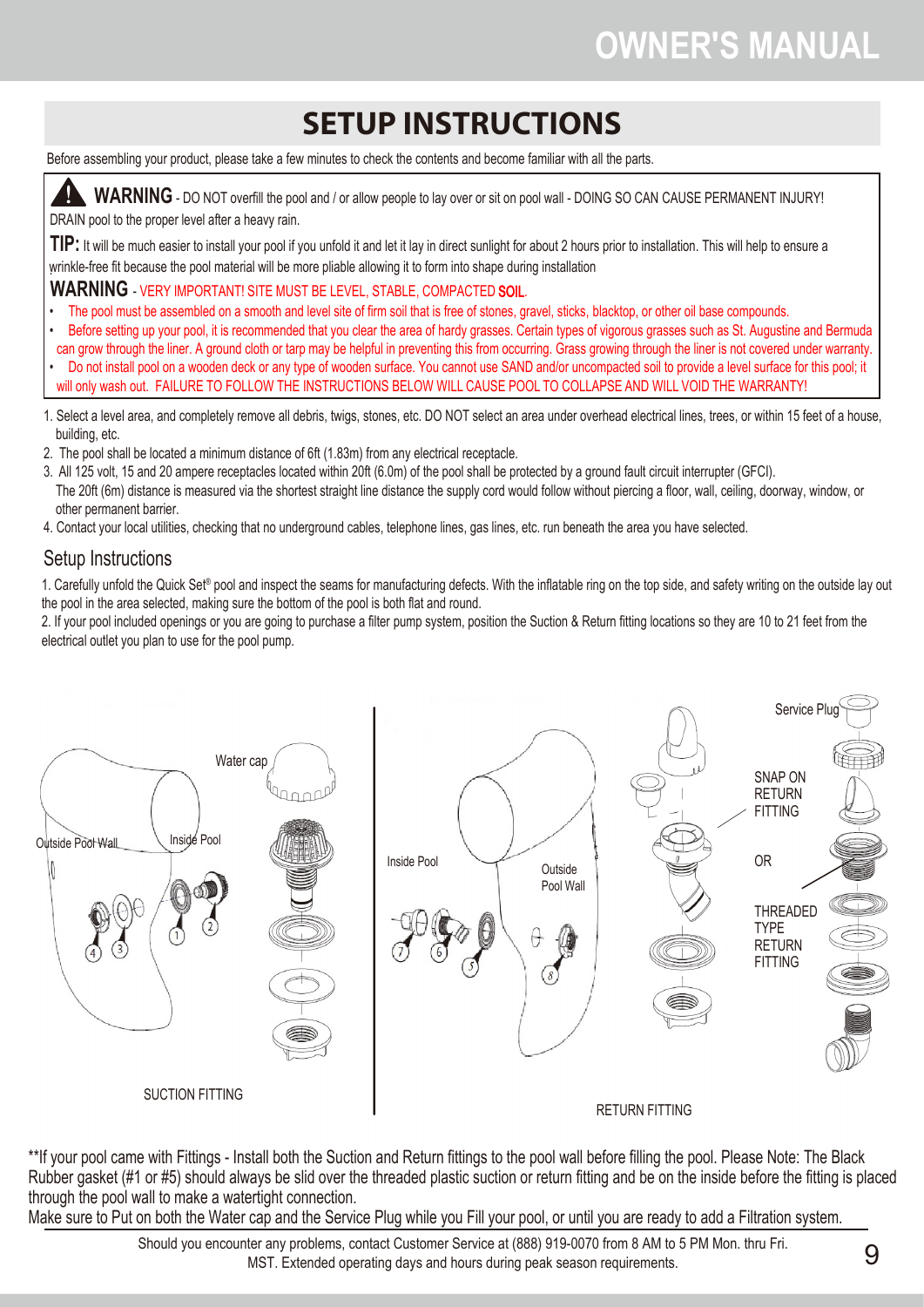## **OWNER′S MANUAL**

## **SETUP INSTRUCTIONS**

#### Setup Instructions Continued

3. Inflate the top ring. Squeeze the base of the valve stem to open an internal check valve while inflating.

AFTER ABOUT1-INCH OF WATER IS ON THE BOTTOM, STOP FILLING AND COMPLETELY SMOOTH OUT ALL WRINKLES FROM THE BOTTOM OF THE POOL, WORKING FROM THE CENTER OUTWARD. BE SURE THE FLOOR OF THE POOL IS COMPLETELY ROUND AND FLAT.

NOT FOLLOWING THIS STEP WILL MAKE THE POOL FILL UNEVENLY AND THE POOL MAY START TO LOOK LIKE AN OVAL OR LOOK MISSHAPEN. SEE FIGURE 2-3 YOU MAY NEED TO START OVER.

4. Next pull all the outer walls up straight making sure they are not under the pool floor, also make sure to pull up the top ring, all around the pool, so that it fills evenly.

NOTE: IF MORE THAN 1-2 INCHES OF WATER COLLECTS ON ANY ONE SIDE BEFORE THE POOL STARTS FILLING IN THE CENTER, THE POOL IS NOT LEVEL ENOUGH, AND MUST BE CORRECTED. SEE "SITE PREPARATION," ABOVE.

ADDITIONAL N**OTE:** THE WEIGHT OF THE WATER WILL PREVENT ADJUSTMENT AFTER THIS POINT. 5. Now, as you continue filling, the inflated ring will rise as the water deepens. The Maximum Water Level FILL LINE is printed on the inside of the pool liner.

Once this is done, if your pool included a filter/pump system please refer back to the "Swimming Pool Filter System" owner's manual and follow all instructions for the Installation of the filter pump.









Should you encounter any problems, contact Customer Service at (888) 919-0070 from 8 AM to 5 PM Mon. thru Fri.<br>MST Extended operating days and hours during peak season requirements MST. Extended operating days and hours during peak season requirements.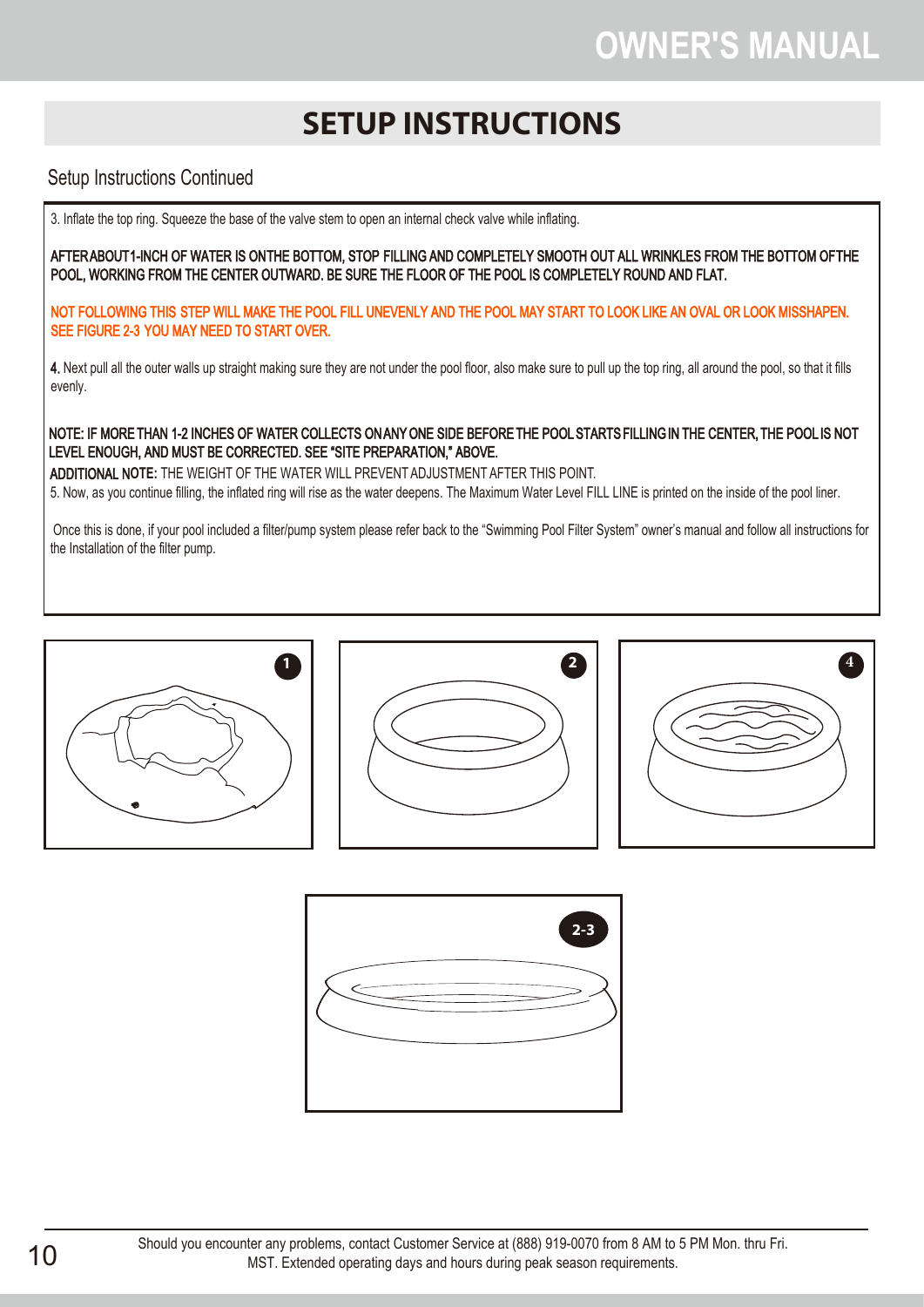## **POOL MAINTENANCE & DRAINAGE**

#### **CAUTION:** ALWAYS FOLLOW THE CHEMICAL MANUFACTURER'S DIRECTIONS, AND THE HEALTH AND HAZARD WARNINGS.

Do not add chemicals while the pool is occupied. This can cause skin or eye irritation. Concentrated chlorine solutions can damage the pool liner. In no event is Polygroup®, our buyer/retailers, or any other party liable for costs associated with the loss of pool water, chemicals, or water damage. Keep spare filter cartridges on hand. Replace cartridges every two weeks. We recommend the use of Polygroup® Filter Pump with all of our above-ground-pools. To purchase a Polygroup® Filter Pump or other accessories, visit our website at polygroupstore.com or call Polygroup® Consumer Services at 1-888-919-0070.

**EXCESSIVE RAIN:** To avoid damage to the pool and over filling, immediately drain rain water that causes the water level to be higher than the maximum.

#### How to Drain Your Pool and Long Term Storage

- 1. Check local regulations for specific directions regarding disposal of swimming pool water.
- 2. Make sure the drain plug inside the pool is plugged in place.
- 3. Twist off the cap of the drain valve on the outside of the pool.
- 4. Attach a 5/8" garden hose to the drain valve.
- 5. Place the other end of the garden hose in an area where the water can be safely drained away from the house and other nearby structures.
- 6. Unplug the inner cap of the to start draining the pool.
- 7. When the water stops draining, start lifting the pool from the side opposite the drain, leading any remaining water to the drain and emptying the pool completely.
- 8. Replace drain cap on outside of pool.
- 9. Completely deflate the top ring, and remove all connecting parts.
- 10. Be sure that the pool and all parts are completely dry before storage. Air dry the liner in the sun until completely dry before folding (see drawing  $\bullet$ ). Sprinkle some talcum powder to prevent the vinyl from sticking together and to absorb any residual moisture.
- 11. Create a square shape. Starting at one side, fold one-sixth of liner into itself twice. Do the same on the opposite side (see drawings  $\bigotimes$  &  $\bigotimes$ ).
- 12. Once you have created two opposing folded sides, simply fold one over the other like closing a book (see drawings  $\bigcirc$  &  $\bigcirc$ ).
- 13. Fold the two long ends to the middle (see drawing  $\odot$ ).
- 14. Fold one over the other like closing a book, and finally compact the liner (see drawing  $\bullet$ ).
- 15. The liner and accessories must be stored in a dry, temperature controlled storage location above 32 degrees Fahrenheit (0 degrees Celsius) and below 104 degrees Fahrenheit (40 degrees Celsius)
- 16. The original packing can be used for storage.











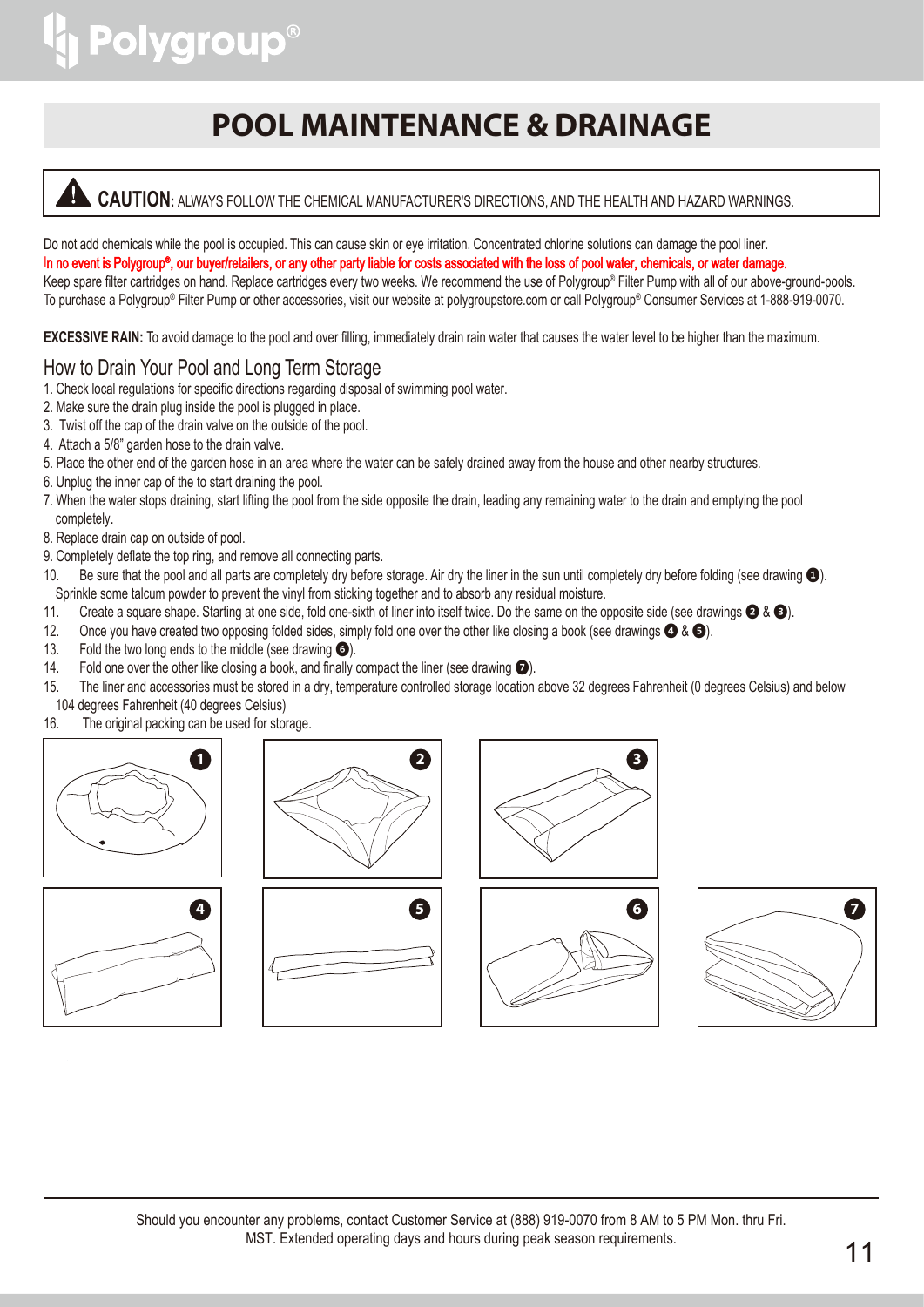## **OWNER′S MANUAL**

## **POOL STORAGE & WINTERIZING**

#### Winterizing Your Above Ground Pool

This above ground pool cannot be winterized and must be drained, disassembled, and properly stored if you live in an area where the temperature drops below 32 degrees Fahrenheit (0 degrees Celsius). If you are in a warmer environment please follow the instruction below:

After usage, you can easily empty and store away your pool in a safe place.(See long term storage above) Some pool owners, in warmer climates however, choose to leave their pool up all year round. In cold areas, where freezing temperatures occur, there can be a risk of ice damage to your pool.

- 1. Clean the pool water thoroughly.
- 2. Remove the skimmer (if applicable) or any accessories attached to the threaded strainer connector. Replace strainer grid if necessary. Be sure all accessories parts are clean and completely dry before storage.
- 3. Plug the Inlet and Outlet fitting from the inside of the pool .
- 4. Remove the ladder (if applicable) and store in a safe place. Be sure the ladder is completely dry before storage.
- 5. Remove the hoses that connect the pump and filter to the pool.
- 6. Add the appropriate chemicals for the winter period. Consult your local pool dealer as to which chemicals you should use and how to use them. This can vary greatly by region.
- 7. Cover pool with Polygroup® Pool Cover. IMPORTANT NOTE: Polygroup® POOL COVER IS NOT A SAFETY COVER.
- 8. Clean and drain the pump, filter housing, and hoses. Remove and discard the old filter cartridge. Keep a spare cartridge for the next season.
- 9. Bring pump and filter parts indoors and store in a safe and dry area, where the temperature is above 32 degrees Fahrenheit (0 degrees Celsius) and below 104 degrees Fahrenheit (40 degrees Celsius).

## **POOL SAFETY SIGN**

#### POST THIS WARNING NEAR YOUR POOL



Should you encounter any problems, contact Customer Service at (888) 919-0070 from 8 AM to 5 PM Mon. thru Fri. MST. Extended operating days and hours during peak season requirements.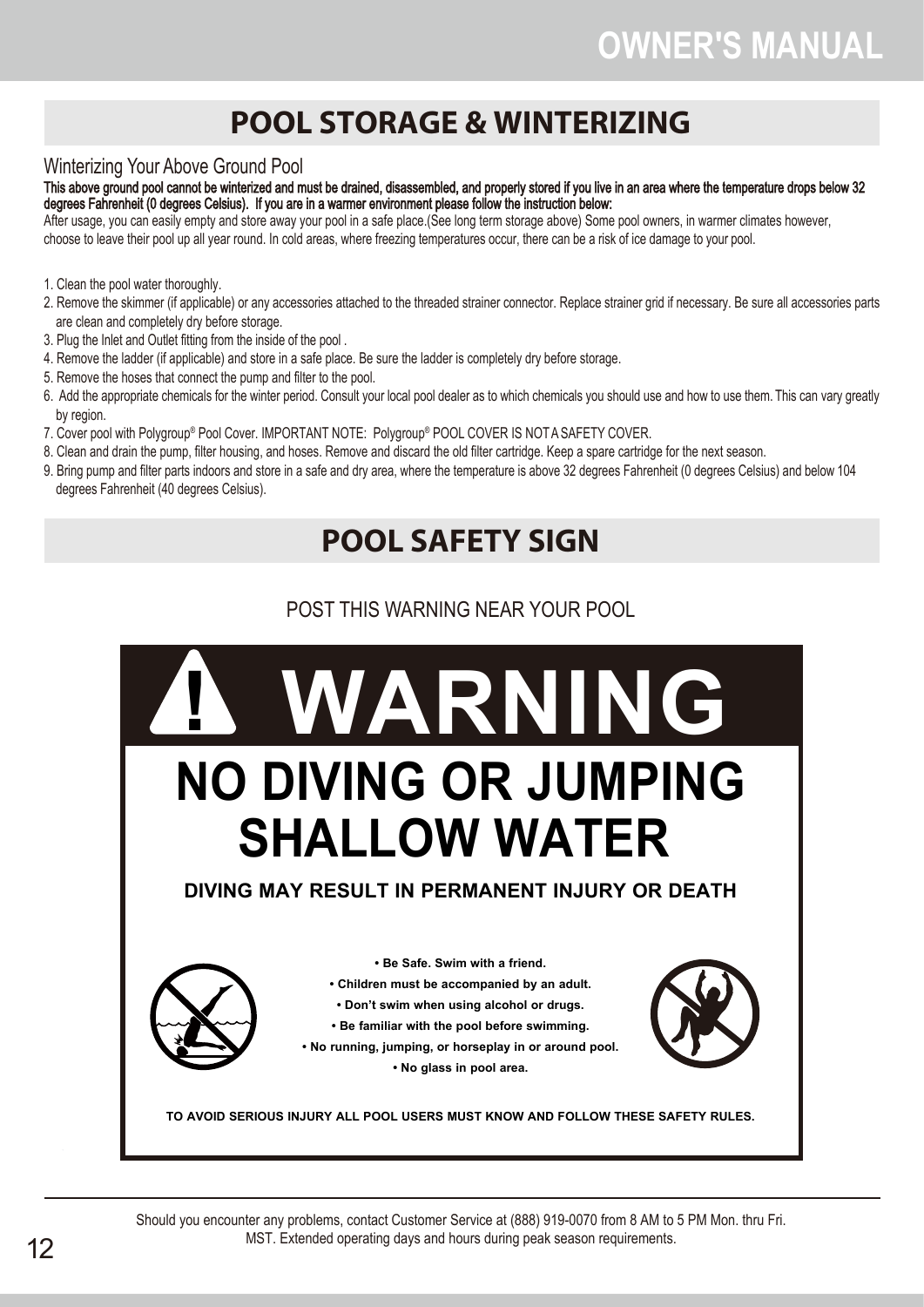## **POOL COVER SAFETY**

IF YOU ARE GOING TO USE A POOL COVER, SOLAR COVER, OR SOLAR BLANKET, PLEASE READ THIS INFORMATION.

#### POOL COVER WARNING SOLAR COVER WARNING



#### AVOID DROWNING RISK

STAY OFF THE COVER - IT WILL NOT SUPPORT WEIGHT. KEEP CHILDREN AWAY. CHILDREN OR OBJECTS CAN NOT BE SEEN UNDER COVER.

REMOVE STANDING WATER - A CHILD CAN DROWN ON TOP OF THE COVER.

REMOVE COVER COMPLETELY BEFORE ENTRY OF BATHERS - ENTRAPMENT POSSIBLE.

NON-SECURED OR IMPROPERLY SECURED COVERS ARE A HAZARD.

FAILURE TO FOLLOW ALL INSTRUCTIONS MAY RESULT IN INJURY OR DROWNING.

THIS IS NOT A SAFETY COVER.

TYPE OC COVER CLASSIFICATION.

INSTALL COVER WITH LABELS FACING UP.

USE DRAWSTRING TO SECURE COVER TO POOL. THIS COVER MEETS REQUIREMENTS DESCRIBED IN SPECIFICATION F-1346 (ASTM).

#### SOLAR BLANKET WARNING



#### AVOID DROWNING RISK

STAY OFF BLANKET - IT WILL NOT SUPPORT WEIGHT. KEEP CHILDREN AWAY. CHILDREN OR OBJECTS CAN NOT BE SEEN UNDER BLANKET.

REMOVE STANDING WATER - CHILD CAN DROWN ON TOP OF BLANKET.

REMOVE BLANKET COMPLETELY BEFORE ENTRY OF BATHERS - ENTRAPMENT POSSIBLE.

NON-SECURED OR IMPROPERLY SECURED BLANKETS ARE A HAZARD.

FAILURE TO FOLLOW ALL INSTRUCTIONS MAY RESULT IN INJURY OR DROWNING.

THIS IS NOT A SAFETY COVER.

TYPE OC COVER CLASSIFICATION.

INSTALL BLANKET COVER WITH LABELS FACING UP.

USE DRAWSTRING TO SECURE COVER TO POOL. THIS COVER MEETS REQUIREMENTS DESCRIBED IN SPECIFICATION F-1346 (ASTM).

### VERY IMPORTANT

DO NOT USE A POOL COVER, SOLAR COVER, OR SOLAR BLANKET ON THIS POOL IF IT DOES NOT HAVE THIS TYPE OF WARNING LABEL ON THE COVER.

### DANGER:

Competent supervision and knowledge of the safety requirements are the only ways to prevent drowning or permanent injury in the use of this product! Never leave young children unattended.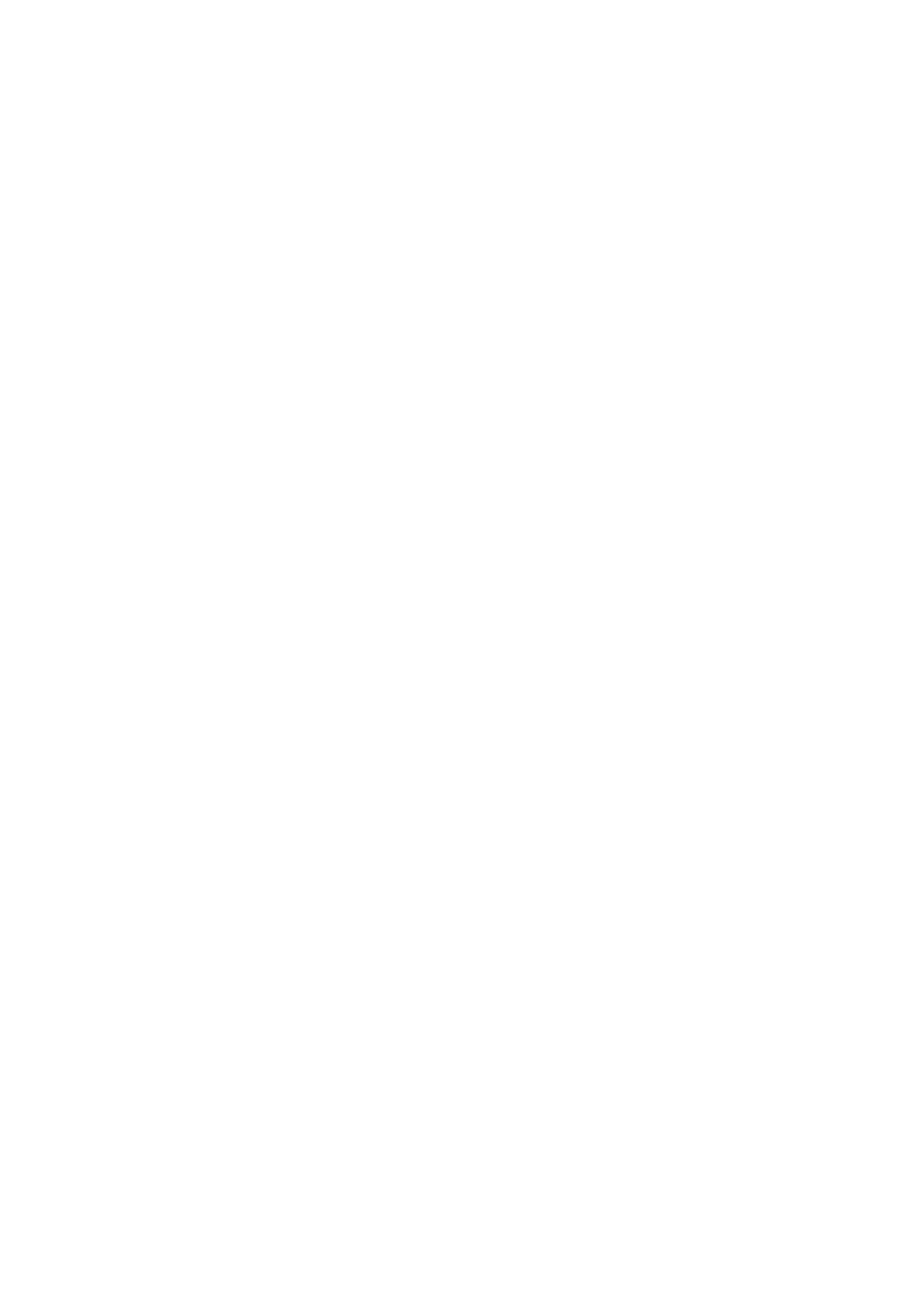## **MANUAL DEL USUARIO**

# SUMMER WAVES® PISCINA QUICK SET®

PARA PISCINAS SOBRE SUELO

Modelos 5' - 18' (1.52m-5.49m)



## LEA ESTAS INSTRUCCIONES Y CONSÉRVELAS PARA FUTURAS CONSULTAS

Para dudas sobre la instalación o resolución de problemas, visite support.polygroupstore.com Servicio de atención al cliente: (888) 919-0070

Para pedir piezas y accesorios, visite **www.polygroupstore.com**

## NO DEVUELVA EL PRODUCTO A LA TIENDA

Si le surge algún problema con su producto Polygroup®, no devuelva el producto al establecimiento de compra. Las reclamaciones de garantía deben realizarse directamente a Polygroup®. Antes de ponerse en contacto con el servicio de atención al cliente, revise la guía de resolución de problemas, en el manual de instalación, o consulte las FAQ O revise los videos con las instrucciones en support.polygroupstore.com Si continúa sin poder resolver el problema, póngase en contacto con el servicio de atención al cliente de Polygroup® en el (888)919-0070. Tenga preparado el tipo de producto, el número de modelo y el comprobante de compra listo.. Nuestro representante del servicio de atención al cliente le ayudará a resolver el problema. Puede ser necesario que nos envíe parte del producto o el producto en su totalidad para inspección y/o reparación. No devuelva ningún producto a Polygroup® sin un número de autorización de devolución.

## GARANTÍA LIMITADA

Polygroup® Limited (empresa comercial extraterritorial de Macao, en adelante, "Polygroup®"), garantiza la piscina con anillo inflable, solamente al comprador original, frente a defectos de material y mano de obra durante 90 días a partir de la fecha de compra. El comprador original debe conservar el justificante de compra en forma de recibo de venta original de la tienda, que deberá presentar si así se lo solicita Polygroup® o sus agentes delegados. Las reclamaciones de garantía no pueden procesarse sin un comprobante de compra válido. Esta garantía limitada solo se aplica al comprador original del producto y se limita a la reparación o sustitución del producto, a discreción de Polygroup®. Los daños consiguientes, incluidasyendo reclamaciones por pérdidas de agua, químicos para piscinas, daños mano de obra están cubiertos por esta garantía limitada.

Esta garantía no se considerará válida en caso de modificación o reparación del producto por parte del comprador o de personas no autorizadas, uso de piezas o accesorios no originales de Polygroup® en el producto, uso del producto contraviniendo las instrucciones del fabricante, uso de voltaje inadecuado, cualquier tipo de abuso del producto o en caso de accidente o negligencia. Esta garantía no cubre el desgaste normal, así como los casos de fuerza mayor fuera del control de Polygroup®. Polygroup no se hace responsable de las hierbas que pueden crecer a través de la tela de tierra y / o revestimiento de la piscina, ya que esto no es un defecto de fabricación.

EN NINGÚN CASO SERÁN RESPONSABLES Polygroup®, SUS AGENTES AUTORIZADOS, ENTIDADES ASOCIADAS O EMPLEADOS ANTE EL COMPRA-DOR O TERCEROS POR DAÑOS DIRECTOS O CONSIGUIENTES. Algunos estados o países, u otras jurisdicciones, no permiten la exclusión o limitación de daños accidentales o consiguientes, en cuyo caso no se aplicarán las anteriores limitaciones o exclusiones.

> DISTRIBUIDO POR: Polygroup® LIMITED (MACAO COMMERCIAL OFFSHORE) Unit J, 10<sup>th</sup> Floor, Macau Square, Av do Infante D.Henrique, No.43-53A, Macao Manual #

09C3A40USA01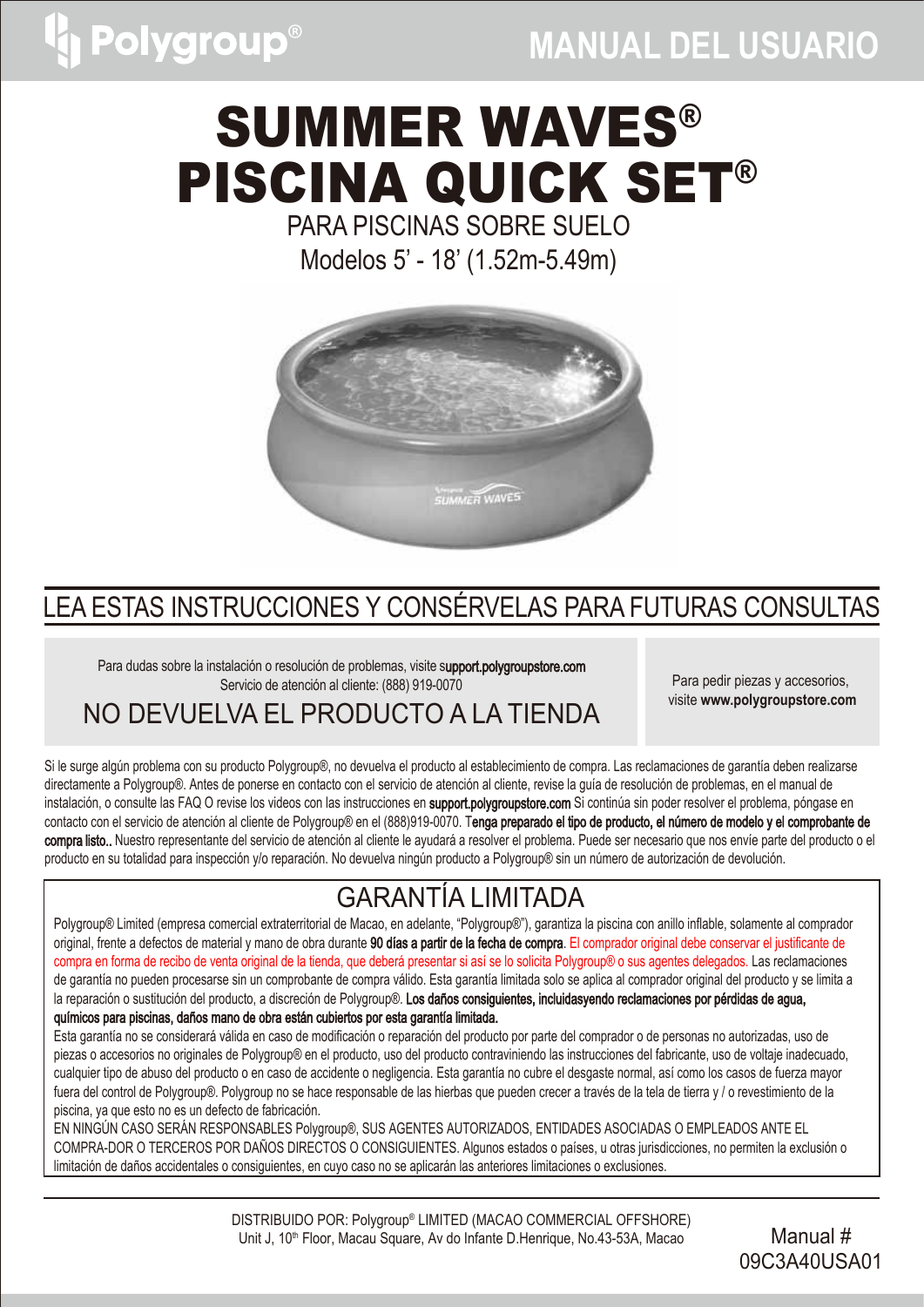# <sup>1</sup> Polygroup®

## ÍNDICE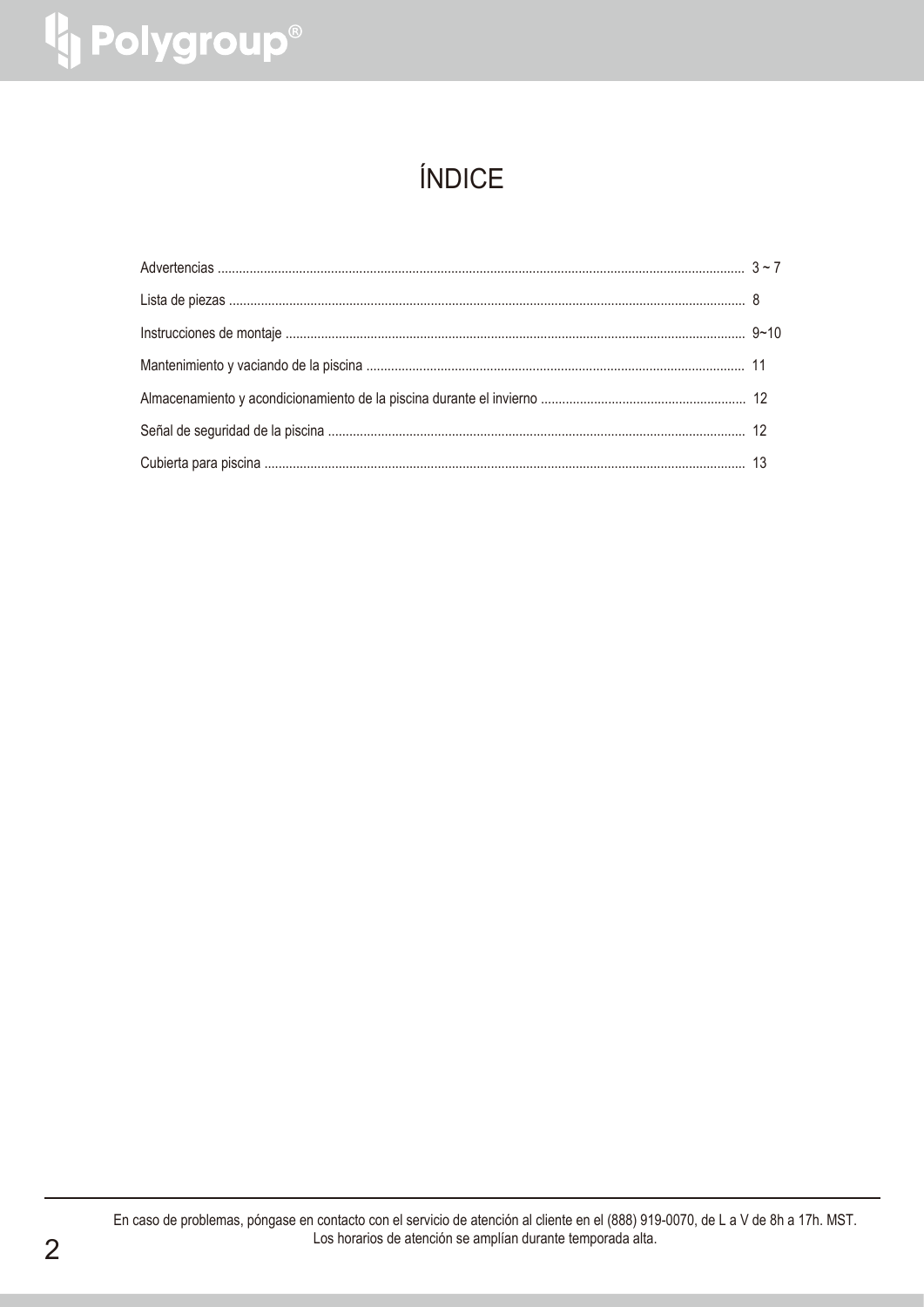## INSTRUCCIONES IMPORTANTES DE SEGURIDAD

Al instalar y usar este equipo electrónico, deben seguirse siempre ciertas instrucciones básicas de seguridad, incluidas las siguientes:

### LEA Y SIGA TODAS LAS MEDIDAS DE SEGURIDAD E INSTRUCCIONES DE ENSAMBLAJE DE SU MANUAL DE USUARIO.

Consérvelas para futuras consultas. El incumplimiento de estas advertencias e instrucciones puede provocar lesiones graves o la muerte de los usuarios, especialmente los niños.





- Instale la piscina sobre una superficie **NIVELADA, ESTABLE y COMPACTA.**
- **NO** instale la piscina sobre arena.
- **NO** use arena para nivelar el suelo.
- La arena podría eliminarse debido a la lluvia, haciendo que la piscina **SE DEFORME y SE HUNDA.** El incumplimiento de estas instrucciones puede resultar en **LESIONES PERSONALES.**
- El exceso de arena dentro de la piscina **DAÑARÁ** el revestimiento de la piscina y el sistema de filtración. El incumplimiento de estas instrucciones supondrá la anulación de la garantía.

**AVISO:** LOS CLIENTES QUE ADQUIERAN PISCINAS PODRÍAN ESTAR OBLIGADOS POR LA LEGISLACIÓN ESTATAL O LOCAL A INCURRIR EN GASTOS ADICIONALES AL INSTALAR UNA PISCINA PARA CUMPLIR CON LAS LEYES ESTATALES O LOCALES RELATIVAS AL VALLADO Y OTROS REQUISITOS DE SEGURIDAD. LOS CLIENTES DEBEN PONERSE EN CONTACTO CON LAS AUTORIDADES LOCALES CORRESPONDIENTES PARA MAS INFORMACIÓN. POLYGROUP® NO ES RESPONSABLE POR GASTOS ADDICIONALES QUE PUEDAN OCCURIR.

#### Precauciones de seguridad para los niños

#### **Riesgo de ahogamiento:**

- 1. Asigne a un adulto para que se haga responsable de observar a los niños en la piscina. Proporcione a esta persona una etiqueta de «vigilante de piscina» y pídale que la lleve puesta todo el tiempo cuando esté a cargo de supervisar a los niños en la piscina. Si necesita irse por alguna razón, pídale a esta persona que delegue la responsabilidad de la supervisión a otro adulto y le pase la etiqueta de «vigilante de piscina». **Para reemplazar la etiqueta de vigilante de la piscina, visite www.polygroupstore.com**
- 2. La piscina presenta un peligro de ahogo incluso cuando se está llenando o vaciando. Mantenga una supervisión constante de los niños y no quite ninguna barrera de seguridad hasta que la piscina esté completamente vacía y guardada.
- 3. Los niños, especialmente los menores de 5 años, tienen un alto riesgo de ahogarse. Los ahogamientos suceden de manera silenciosa y rápida, pudiendo suceder en tan poco como 5 cm de agua.
- 4. Mantenga a los niños dentro de su campo de visión, permanezca cerca y vigílelos activamente cuando estén cerca o dentro de la piscina y cuando esté llenando y vaciando la piscina.
- 5. Al buscar un niño perdido, compruebe primero la piscina, incluso aunque piense que el niño está en casa.
- 6. No deje juguetes dentro de la piscina al terminar de usarla, ya que los juguetes y objetos similares podrían atraer a los niños a la piscina. Coloque los muebles (por ejemplo, mesas o sillas) lejos de la piscina para que los niños no puedan subirse a ellos para acceder a la piscina. Después de usar la piscina, deje el nivel de agua en 1 cm o menos.
- 7. Sitúe las bombas y filtros de manera que los niños no puedan subirse a ellos para acceder a la piscina.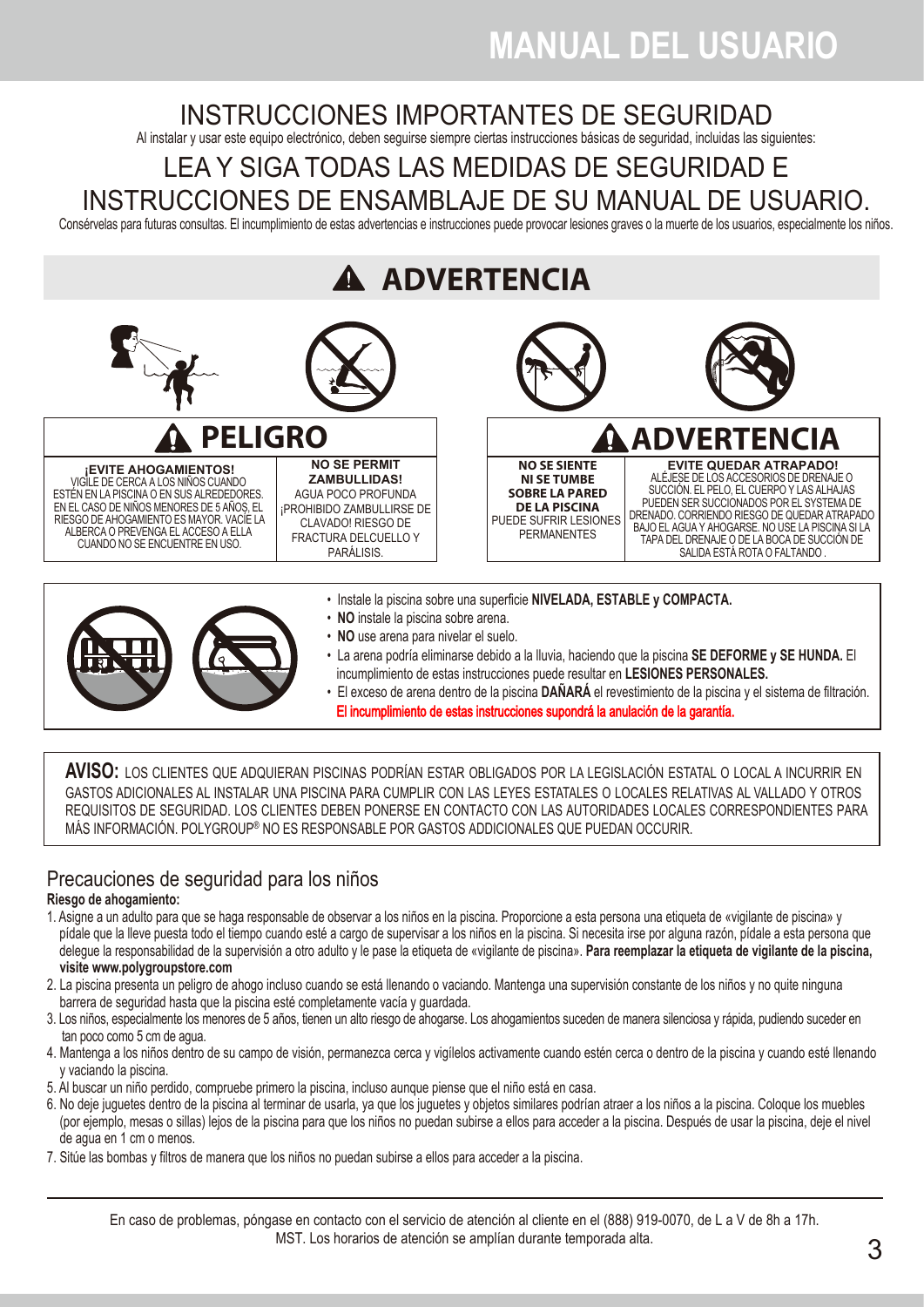

#### Vallas para piscina

#### **Muy importante:**

- 1. Las vallas para piscina, que restringen el acceso a la piscina a los niños pequeños, pueden ser un requisito legal. Las vallas son necesarias para proporcionar protección contra un posible ahogamiento o casi ahogamiento. Las vallas no sustituyen la vigilancia constante de los niños. Consulte las normas y códigos estatales y locales antes de instalar la piscina.
- 2. Evite que los niños accedan a la piscina sin vigilancia instalando una valla u otra barrera aprobada alrededor de la piscina. Las leyes o códigos estatales o locales pueden exigir una valla u otras barreras aprobadas. Consulte las normas y códigos estatales y locales antes de instalar la piscina.
- 3. Vea la última edición publicada de CPSC Pub. El n.º 362 puede encontrarse en www.poolsafely.gov.

#### Equipamiento de la piscina

- 1. El uso de iluminación artificial para piscinas depende del dueño de la piscina. Una vez instalada, la iluminación debe cumplir el art. 680 del Código Eléctrico Nacional (NEC) o la última edición aprobada y debe contar con el asesoramiento de un profesional autorizado.
- 2. Mantenga los cables eléctricos, radios, altavoces y otros aparatos eléctricos lejos de la piscina.
- 3. No coloque la piscina cerca o debajo de cables eléctricos.
- 4. Todos los componentes instalados en y/o adyacentes a una piscina sobre tierra residencial deben instalarse en conformidad con los requisitos de la última edición publicada del NFPA 70, Código Eléctrico Nacional (NEC®), art. 680, Piscinas, fuentes e instalaciones similares, así como con cualquier código estatal o local.

#### Conocimiento de la piscina

#### Advertencia:

- 1. MONTAJE POR UN ADULTO: Tenga cuidado al desembalar y montar la piscina; esta piscina puede contener bordes o puntas afiladas potencialmente peligrosos que son parte necesaria para el funcionamiento de la piscina.
- 2. No instale la piscina en pendientes o superficies inclinadas, en suelos blandos o poco compactos (Por ejemplo, arena o barro), ni en superficies elevadas como terrazas, plataformas o balcones, que puedan colapsar bajo el peso de la piscina llena.
- 3. PARA EVITAR EL PELIGRO DE ASFIXIA: Mantenga la bolsa de plástico usada con este producto alejada de bebés y niños; no use la bolsa en cunas, camas, carritos o parques para bebés. La bolsa de plástico podría bloquear la nariz y la boca e impedir la respiración. La bolsa de plástico no es un juguete.
- 4. No use la piscina en caso de que falte o esté rota alguna tapa de las salidas de succión o drenaje. La succión puede provocar que quede atrapada alguna parte del cuerpo, que se enreden el cabello o las joyas o ahogamiento. Repare o cambie las tapas de las salidas de succión o drenaje antes de utilizar la piscina.
- 5. Durante el uso nocturno de la piscina, utilice iluminación artificial para iluminar todas las señales de seguridad, escaleras, escalones, cubiertas y caminos.
- 6. El fondo de la piscina debe ser visible en todo momento desde el perímetro exterior de la piscina.
- 7. Mantenga la piscina limpia. La parte más profunda de la piscina debe ser visible en todo momento desde la valla exterior de la piscina.
- 8. Coloque una lista de números de teléfono de emergencia, como la comisaría, bomberos, ambulancias y/o unidades de rescate más cercanas. Estos números deben mantenerse cerca del teléfono más cercano a la piscina.
- 9. Tenga siempre a mano un equipo básico de salvamento, que incluya uno de los siguientes:
- Una vara rígida, resistente y ligera (un cayado) con una longitud no inferior a 366 cm.
- Una cuerda de al menos 6,35 mm de diámetro con una longitud igual a la mitad de la anchura máxima de la piscina o 15,24 m, la que sea inferior, que esté firmemente sujeta a un flotador de salvamento aprobado con un diámetro exterior de aproximadamente 38,1 cm, o un dispositivo de flotación aprobado similar.
- 10. La piscina puede sufrir desgaste y deterioro. Si no se realiza el mantenimiento adecuado, ciertos tipos de deterioro excesivo o acelerado pueden provocar fallos en la estructura de la piscina que podrían liberar grandes cantidades de agua, causando así daños corporales y en la propiedad.
- 11. No permita juegos bruscos, inmersiones ni saltos dentro o alrededor de la piscina. El incumplimiento de esta norma puede resultar en lesiones graves, parálisis o, incluso, la muerte. NO PERMITA que nadie nade solo, sin supervisión.
- 12. La piscina debe estar situada a una distancia mínima de 1,83 m de cualquier toma de corriente, y todas las tomas de 125 V 15-20 A situadas en un radio de 0,6 m de la piscina deben protegerse con un interruptor diferencial (GFCI), donde las distancias sean, por medida, la ruta más corta que seguiría el cable de alimentación de un aparato conectado al receptáculo, sin perforar cualquier piso, pared, techo, marco con puerta abisagrada o corredera, ventana o cualquier otra barrera permanente, hasta la pared interior de la piscina.

#### Sistemas de circulación

- 1. Los instaladores deberán seguir las instrucciones escritas relativas a la posición de todos los equipos conectados a los sistemas de circulación.
- 2. El instalador deberá seguir las instrucciones escritas suministradas para utilizar los componentes de los sistemas de circulación.
- 3. Todos los componentes las bombas del sistema de circulación que deban sustituirse o repararse deberán instalarse siguiendo el manual de instrucciones de la bomba.
- 4. El equipo de circulación deberá instalarse siguiendo las instrucciones del fabricante para proporcionarle un montaje y soporte adecuado, para evitar daños derivados de una mala alineación, asentamiento y vibración, y para minimizar la posibilidad de acumulación de residuos y humedad. Consulte el manual de instrucciones de la bomba.
- 5. La bomba de repuesto no debe exceder la tasa de flujo máximo marcada en el accesorio de succión.

#### Escalera

- 1. La escalera deberá colocarse sobre una base sólida e instalarse siguiendo las instrucciones del fabricante.
- 2. No debe haber más de una persona sobre la escalera simultáneamente.
- 3. Esta escalera está diseñada y fabricada para una altura específica de pared de piscina y/o plataforma de la piscina.
- 4. Para entrar/salir de la piscina, hágalo siempre de cara a la escalera.
- 5. Para evitar que alguien quede atrapado o se ahogue, no nade por, debajo o alrededor de la escalera.

6.Retire y sujete la escalera cuando la piscina esté vacía.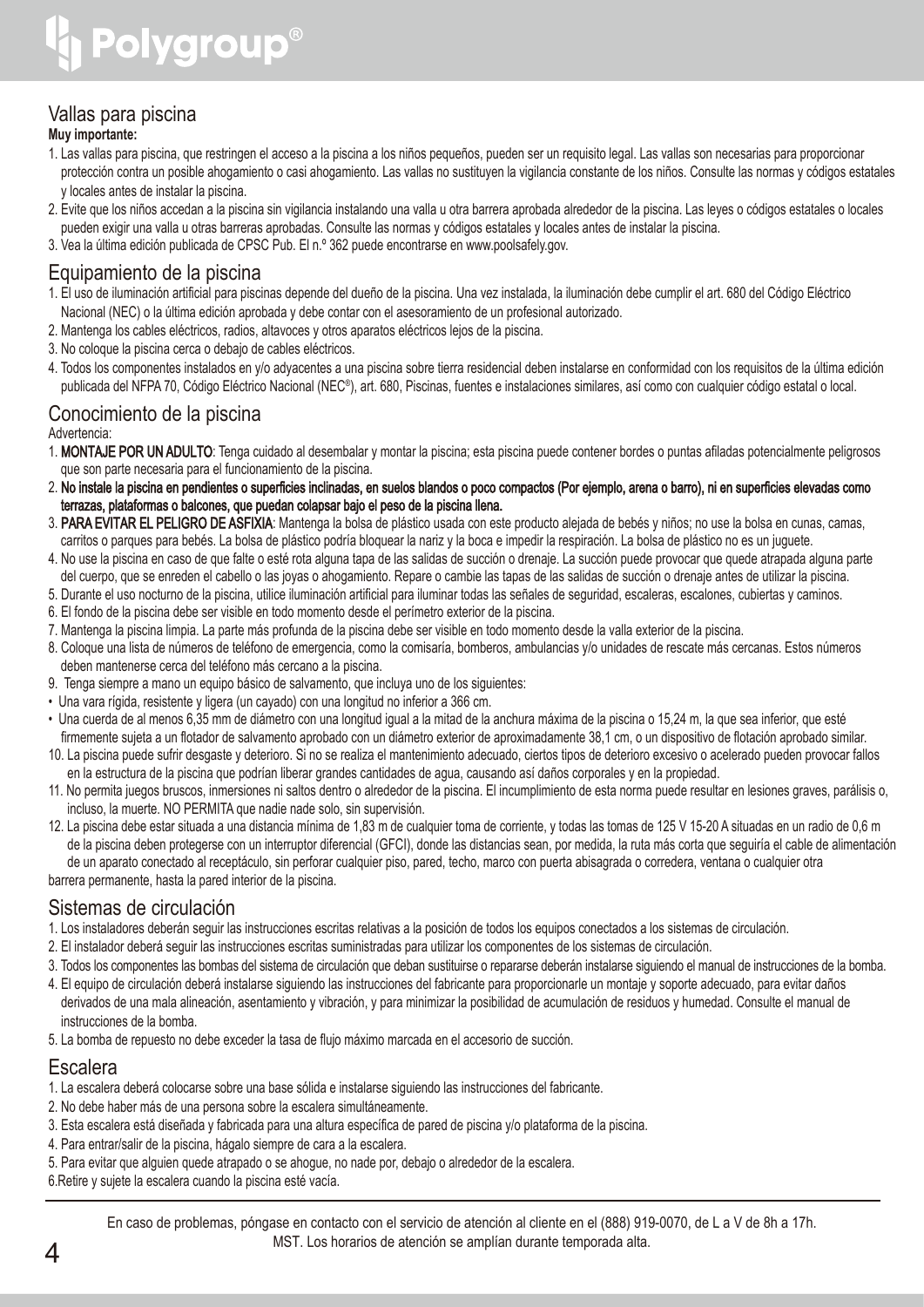#### Cubierta de la piscina

Las cubiertas de piscina usadas para vallas de seguridad deben cumplir la última edición publicada de la ASTM F-1346, norma de especificaciones de rendimiento para las cubiertas de seguridad y requisitos de etiquetado para todas las cubiertas de piscinas, spas y jacuzzis.

#### Productos químicos

Por motivos de seguridad, asegúrese de que la parte más profunda de la piscina siempre esté visible. El usuario debe mantener siempre apropiadamente limpia el agua de la piscina. Compruebe los niveles de pH y cloro periódicamente y asegúrese de que están dentro de los límites recomendados. De vez en cuando, podrían ser necesarios productos químicos adicionales para tratar el agua. Lleve a analizar una muestra de agua a la tienda local de suministros de piscina para determinar si necesita más productos químicos. Encienda la bomba por las horas recomendadas diariamente. Si no está seguro de los plazos, consulte support.polygroupstore.com para las horas de funcionamiento de la bomba recomendadas, basadas en tipos y tamaños de piscina. Limpie y cambie el cartucho de la bomba del filtro con frecuencia. Reemplazar solo con un cartucho de filtro original de la marca Polygroup® / Summer Waves® Consulte el manual de la bomba del filtro para más información sobre el cuidado del agua.

#### Riesgo de quedar atrapado

- 1. Evite quedar atrapado: No debe haber salientes u otros obstáculos en la zona de baño que puedan causar que el usuario quede atrapado o enredado. No use la piscina en caso de que falte o esté rota alguna tapa de las salidas de succión. La succión puede provocar que quede atrapada alguna parte del cuerpo,
- que se enreden el cabello o las joyas o ahogamiento. Repare o sustituya la tapa de la salida de succión antes de dejar que se use la piscina.
- 2. ¡PELIGRO! PARA EVITAR LESIONES GRAVES O LA MUERTE, CIERRE LA PISCINA O SPA A LOS BAÑISTAS EN CASO DE QUE FALTE O ESTÉ ROTA Y/O INOPERATIVA ALGUNA REJILLA/TAPA DE LAS SALIDAS DE SUCCIÓN.
- 3. No juegue ni nade cerca de las válvulas de succión o drenaje. Podrían quedar atrapados su cabello o su cuerpo, causándole lesiones permanentes o ahogamiento.
- 4. No entre a la piscina o spa en caso de que alguna válvula de succión o tapa de drenaje esté suelta, rota o falte.
- 5. En caso de encontrar una tapa de drenaje suelta, rota o notar que falta, notifíqueselo inmediatamente al operador o propietario de la piscina/spa.

#### Riesgo de ahogamiento.

- 1. Evite que los niños accedan a la piscina sin vigilancia instalando una valla u otra barrera aprobada alrededor de la piscina. Las leyes los códigos estatales o locales pueden exigir una valla u otras barreras aprobadas. Consulte las normas los códigos estatales y locales antes de instalar la piscina.
- 2 Retire las escaleras de la piscina antes de dejar la piscina. Se han dado casos de niños de 2 años que han subido escaleras, cayéndose a piscinas y ahogándose.
- 3. Los juguetes, sillas, mesas y objetos similares a los que un niño podría subirse deben tener una altura mínima de 1,2 m respecto a la piscina. El sistema del filtro de la bomba debe colocarse de manera que no pueda ser usado por los niños pequeños como medio de acceso a la piscina.

#### Riesgo de las inmersiones

- 1. Las piscinas domésticas sobre suelo son solo para nada y caminar. No deben añadirse trampolines, toboganes u otro equipamiento a las piscinas sobre suelo que pueda indicar, de algún modo, que la piscina sobre suelo puede usarse o está diseñada para sumergirse o deslizarse hasta ella.
- 2. No se sumerja en esta piscina. Sumergirse en aguas poco profundas puede resultar en una rotura de cuello, parálisis o, incluso, la muerte.

#### Riesgo de electrocución

- 1. Mantenga los cables eléctricos, radios, altavoces y otros aparatos eléctricos lejos de la piscina.
- 2. No coloque la piscina cerca o debajo de cables eléctricos.

#### Primeros auxilios

- 1. Tenga siempre un teléfono en funcionamiento y una lista de número de emergencia cerca de la piscina.
- 2. Aprenda la técnica de la resucitación cardiopulmonar (CPR). En caso de emergencia, realizar inmediatamente la CPR puede salvar una vida.

#### Advertencia especial

- 1. Los códigos de construcción locales pueden exigir la obtención de un permiso de construcción o instalación eléctrica. El instalador debe seguir las normativas sobre retranqueo, barreras, dispositivos y otros requisitos.
- 2. Las señales de seguridad deben cumplir los requisitos de la ANSI-Z535 y usar señalización de advertencia.
- 3. NO intente montar la piscina en condiciones climatológicas adversas, en caso de viento o cuando la temperatura sea inferior a 15,5 ºC.
- 4. Esta piscina es almacenable, por lo que debería desmontarse y guardarse cuando se esperen temperaturas por debajo de 0 ºC.
- 5. El instalador debe asegurarse de que todas las piscinas los componentes instalados en interiores cumplan los requisitos de ventilación de la ANSI/ASHREAR 62 o la última edición publicada de Ventilación para una calidad aceptable del aire en interiores, Tabla 2, art. 2.1.
- 6. La colocación de la piscina y de las piscinas portátiles debe realizarse de modo que cumpla los códigos locales de construcción y seguridad.
- 7. ¡ADVERTENCIA! La vigilancia responsable y el conocimiento de los requisitos de seguridad son el único modo de evitar ahogamientos o lesiones permanentes en el uso de este producto. No deje nunca desatendidos a los niños.

#### Mantenimiento de la piscina

- 1. Vacíe completamente la piscina después de cada uso y guarde la piscina vacía de modo que no pueda acumular agua de lluvia o de cualquier otra fuente.
- 2. Después de usar la piscina, deje el nivel de agua en 1 cm (1 cm) o menos.

#### Advertencia de seguridad adicional

- 1. Enseñe a nadar a sus hijos.
- 2. No se sumerja, salte ni se deslice dentro de la piscina.
- 3. Siempre es necesaria la supervisión de un adulto.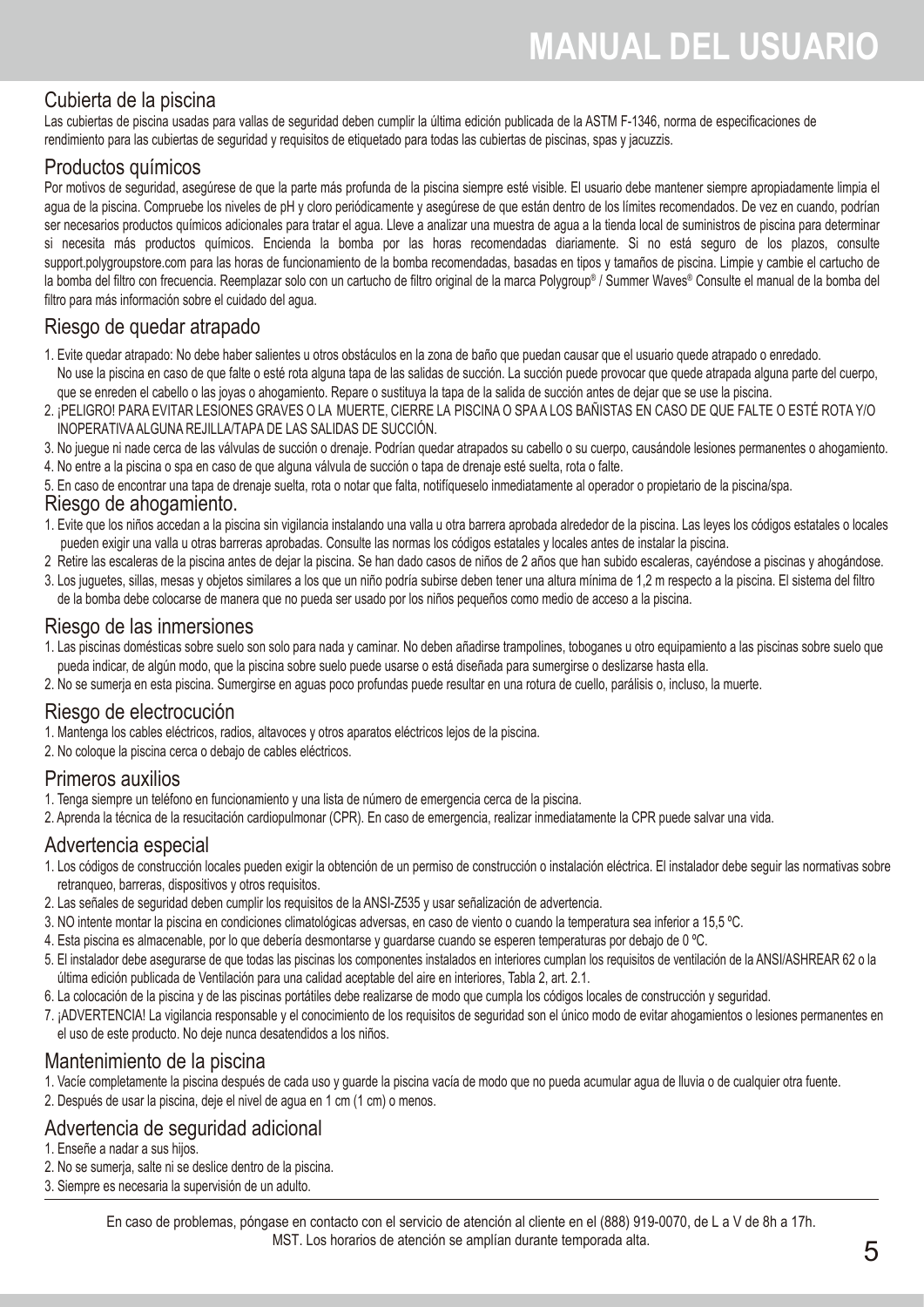#### 4. Los padres deben aprender a realizar la CPR.

- 5. No nade nunca solo.
- 6. Mantenga cables eléctricos, receptores de radio, altavoces y otros aparatos eléctricos a una distancia prudente de la piscina.
- 7. Cuando toque el filtro, la bomba o las piezas eléctricas, asegúrese de que el suelo que pisa esté totalmente seco.
- 8. Conecte los cables de alimentación a una toma de corriente con conexión a tierra.
- 9. Mantenga todos los objetos que se puedan romper fuera de la zona de la piscina.
- 10. El consumo de alcohol no es compatible con las actividades de piscina. No deje que nadie nade, bucee o se deslice bajo la influencia del alcohol o las drogas.
- 11. Existe riesgo de descarga eléctrica si instala la bomba o el filtro en una plataforma. La bomba o el filtro podrían caer al agua, provocando descargas graves o electrocución.
- 12. No instalar sobre una plataforma.
- 13. No use la piscina durante condiciones climatológicas adversas, es decir, tormentas, tornados, etc.
- 14. Al aspirar la piscina o usar el mango telescópico, tenga en cuenta los cables eléctricos que pueda haber sobre usted.
- 15. No permita que nadie se sumerja, salte, se siente o permanezca de pie sobre los rieles superiores de las piscinas.
- 16. No permita los juegos bruscos.
- 17. No realice actividades bajo el agua manteniendo la respiración durante mucho tiempo; podría perder el conocimiento y ahogarse.
- 18. Instale una escalera de piscina para entrar y salir de la piscina.
- 19. Compruebe regularmente si existen signos de desgaste o pernos sueltos que puedan comprometer la seguridad de la piscina.
- 20. Instruya a los usuarios de la piscina sobre el uso adecuado de las escaleras de piscina.
- 21. Suba y baje de cara a la piscina.
- 22. No debe haber más de una persona sobre la escalera simultáneamente.
- 23. Retire o bloquee el acceso a la escalera para evitar que nadie pueda meterse en la piscina mientras no está vigilada.
- 24. Compruebe todas las tuercas y pernos regularmente para asegurarse de que la escalera se mantiene sólida.
- 25. Póngase en contacto con el distribuidor o fabricante de la piscina para obtener más señales de seguridad si lo considera necesario.
- 26. Acuda a un técnico de piscinas profesional para el servicio de mantenimiento de la piscina. Para más información de seguridad, consulte www.APSP.org.

#### Folleto de sensibilización del consumidor y fuente de información

**CONTACTO:** U.S. Consumer Product Safety Commission at www.CPSC.gov/cpscpub/pubs/pool/pdf, Pub. #362 "Safety Barrier Guidelines for Home Pools."

- 1. La manera sensata de disfrutar de su piscina sobre suelo.
- 2. Los niños no son a prueba de agua.
- 3. Capas de protección.
- 4. Procedimientos de emergencia en piscinas y spas para bebés y niños.
- 5. Existen copias gratuitas de los folletos anteriores sobre seguridad del APSP. Vaya a: www.APSP.org.

Existen programas educativos y materiales sobre los programas educativos (es decir, seminarios, talleres, folletos, vídeos, guías) del APSP, otros grupos de seguridad acuática y empresas privadas. Con el objetivo de comunicar información de seguridad útil a los dueños/operadores y usuarios de piscinas, está permitido que los miembros de la industria suministren esta información a los dueños/operadores y que soliciten o exijan a los dueños/operadores una declaración firmada de que han recibido, leído y seguirán las instrucciones.

#### **Otras fuentes de información de seguridad:**

- www.cdc.gov
- www.cpsc.gov
- www.drowningpreventionalliance.com
- www.nspf.org
- www.safekids.org

#### **ANSI American National Standards Institute**

25 West 43rd Street, New York NY 10036 Contacto: 212-642-4900 www.ansi.org

#### **APSP Association of Pool & Spa Professionals**

(formerly National Spa and Pool Institute) 2111 Eisenhower Avenue, Ste. 500 Alexandria, VA 22314-4679 Contacto: 703-838-0083 www.apsp.org

#### **NSPI National Spa and Pool Institute (s**ee **APSP)**

#### **UL Underwriters Laboratories**

333 Pfingsten Road, Northbrook IL 60062-2096 Contacto: 877-854-3577 or 847-272-8800 www.ul.com.

#### **NSF NSF International**

P.O. Box 130140 789 N. Dixboro Rd, Ann Arbor, MI 481105 7Contacto: 800-673-6275 or 734-769-8010 www.nsf.org

#### ASTM /ASTM International (formerly American Society of Testing & Materials)

100 Barr Harbor Drive, P.O. Box C700 West Conshohocken, PA 19428-2959 Contacto: 877-909-2786 (USA & CANADA) or 610-832-9585 (INTERNATIONAL) www.astm.org

**NEC National Electrical Code (see NFPA)**

#### NFPA National Fire Protection Association

1 Batterymarch Park, Quincy MA 02169-7471 Contacto: 800-344-3555 (USA & CANADA) or 617-770-3000 (INTERNATIONAL) www.nfpa.org

#### **ASME American Society of Mechanical Engineers**

Two Park Avenue, New York NY 10016-5990 Contacto: 800-843-2763 (USA & CANADA) or 973-882-1170 (Outside N. America) www.asme.org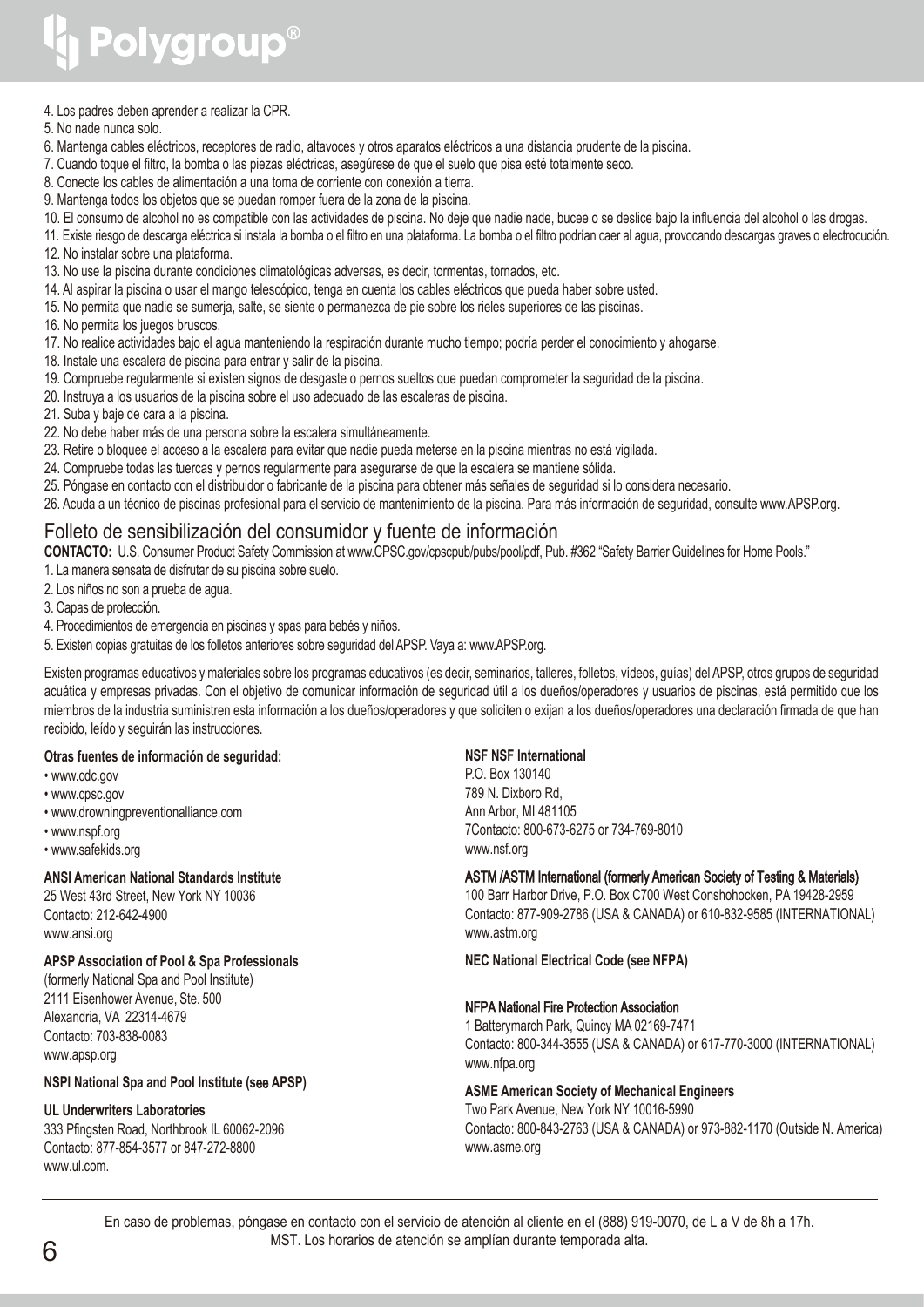#### Sistemas de filtración

Hay que colocar cualquier equipo conectado a los sistemas de ventilación de manera que los niños no lo puedan usar como medio de acceso a la piscina. (Véase la última edición publicada del Código sobre dispositivos de seguridad ANSI/APSP-8 para piscinas, spas y bañeras de hidromasaje de uso residencial).

#### Barrera

Las barreras son necesarias para ofrecer protección ante posibles ahogamientos y casi ahogamientos, y no son un sustituto de la supervisión constante de los niños. (Véase la última edición publicada del Código sobre dispositivos de seguridad ANSI/APSP-8 para piscinas, spas y bañeras de hidromasaje de uso residencial).

#### Riesgo de accidentes de ahogamiento, atrapamiento y buceo

Hay publicaciones disponibles que describen el riesgo de accidentes de ahogamiento, atrapamiento y buceo. Las publicaciones relacionadas con la seguridad de la piscina disponibles incluyen folletos de la Asociación de profesionales de piscina y spa (APSP) titulados: The Sensible Way to Enjoy Your Aboveground/ Onground Swimming Pool [La forma sensata de disfrutar de su piscina desmontable y fija ], Children Aren't Waterproof [Los niños no son a prueba de agua], Pool and Spa Emergency Procedures for Infants and Children [Procedimientos de emergencia en piscinas y spas para bebés y niños], Layers of Protection [Capas de protección], y la última edición publicada del Código sobre dispositivos de seguridad ANSI/APSP-8 para piscinas, spas y bañeras de hidromasaje de uso residencial.

#### Responsabilidades del instalador

La instalación de todos estos componentes debe realizarse de manera que los niños no lo puedan usar como medio de acceso a la piscina.

Toda la señalización de seguridad deberá ubicarse a una altura superior al nivel de agua máximo que pueda contener la piscina agua encima de la línea de agua y de manera conforme a las instrucciones del fabricante.

(Véase la última edición publicada del Código sobre dispositivos de seguridad ANSI/APSP-8 para piscinas, spas y bañeras de hidromasaje de uso residencial).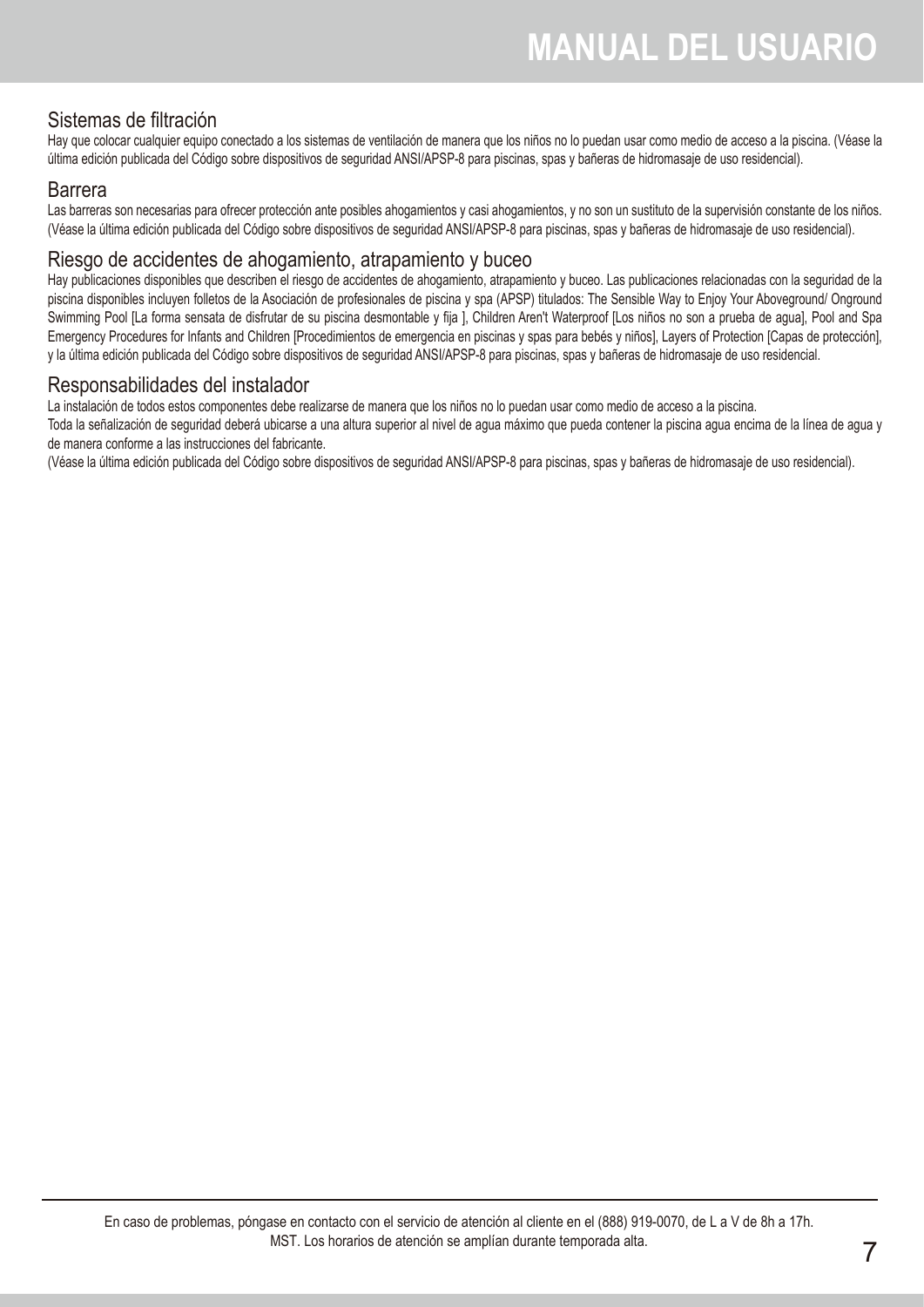### **LISTA DE PIEZAS**

| Piscina circular quick set | Lona de la piscina |
|----------------------------|--------------------|
| Tamaño de la piscina       | Nº Parte           |
| 5'x15"                     | P10005150099       |
| 8'x26"                     | P10008260099       |
| 8'x30"                     | P10008300099       |
| 10'x30"                    | P10010300099       |
| 12'x30"                    | P10012300099       |
| 12'x33"                    | P10012330299       |
| 12'x36"                    | P10012360099       |
| 13'x39"                    | P10013390099       |
| 14'x36"                    | P10014360099       |
| 14'x42"                    | P10014420099       |
| 15'x36"                    | P10015360099       |
| 15'x42"                    | P10015420099       |
| 15'x48"                    | P10015480099       |
| 15'x52"                    | P10015520099       |
| 16'x42"                    | P10016420099       |
| 16'x48"                    | P10016480099       |
| 16'x52"                    | P10016520099       |
| 18'x48"                    | P10018480099       |
| 18'x52"                    | P10018520099       |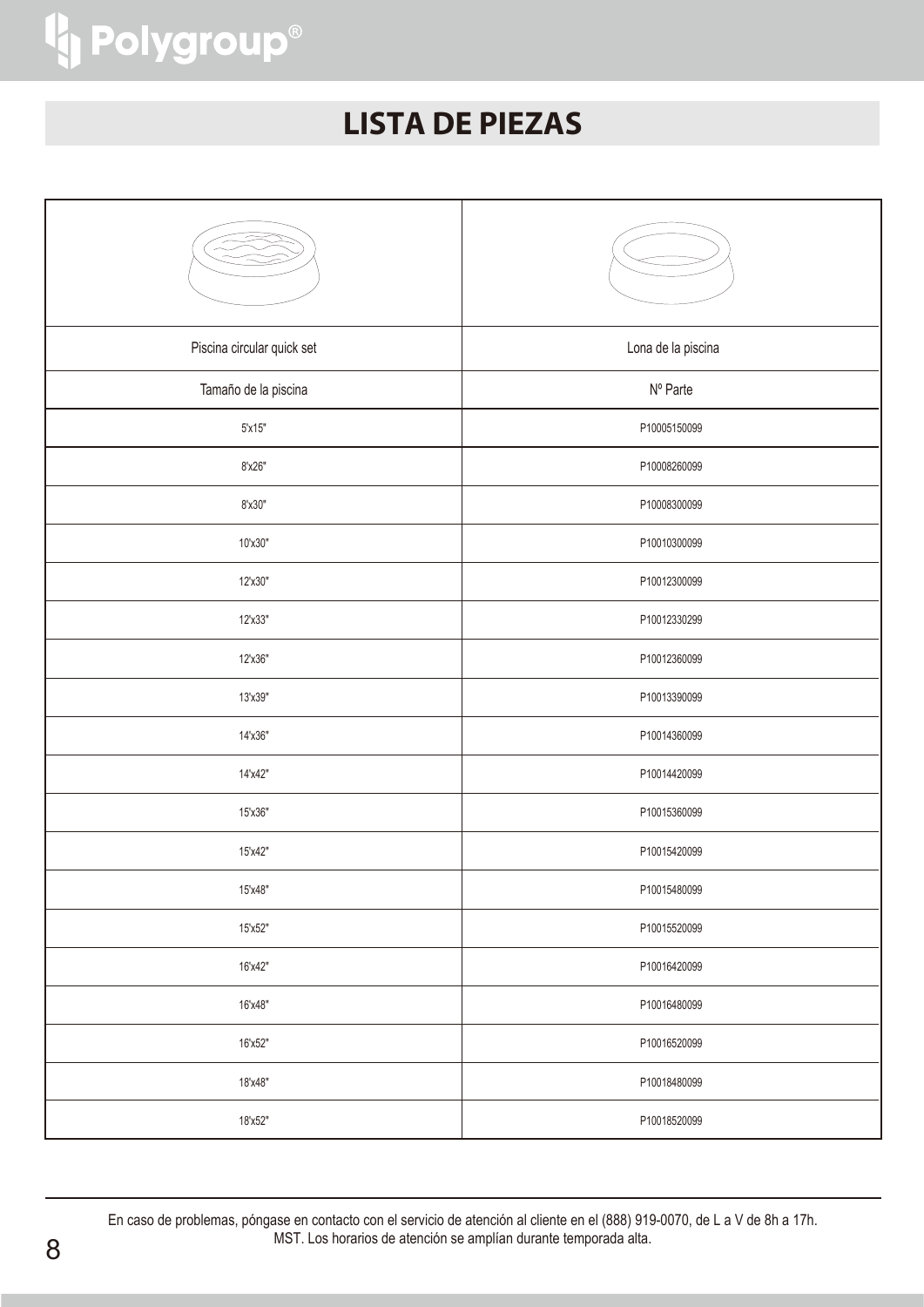## **OWNER′S MANUAL**

## **INSTRUCCIONES DE MONTAJE**

 ADVERTENCIA - NO llene excesivamente la piscina y / o permita que la gente se acueste o se siente en la pared de la piscina - HACERLO PUEDE CAUSAR LESIONES PERMANENTES!

SUGERENCIA: Será mucho más fácil instalar su piscina si la desdobla y la deja en la luz solar directa durante aproximadamente 2 horas antes de la instalación. Esto ayudará a garantizar un ajuste sin arrugas porque el material de la piscina será más flexible permitiendo que se forme en forma durante la instalación. ¡ADVERTENCIA - MUY IMPORTANTE! EL SITIO DEBE SER NIVEL, ESTABLE, SUELO COMPACTADO.

- La piscina debe ser montada en un sitio liso y nivelado de suelo firme que esté libre de piedras, grava, palos, asfalto u otros compuestos de base de petróleo. Antes de configurar su piscina, se recomienda limpiar el área de hierbas resistentes. Ciertos tipos de pastos vigorosos tales como St. Augustine y Bermuda pueden crecer a través del trazador de líneas.
- Un paño de tierra o lona puede ser útil para evitar que esto ocurra. La hierba que crece a través del forro no está cubierta por la garantía.No instale la piscina en una cubierta de madera o cualquier tipo de superficie de madera. No se puede usar SAND y / o suelo no compactado para proporcionar una superficie nivelada para esta piscina; Sólo se lavará.

• EL NO SIGER LAS INSTRUCCIONES A CONTINUACIÓN CAUSARÁ QUE LA PISCINA SE COLOQUE Y ANULARÁ LA GARANT

1. Seleccione un área nivelada y quite completamente todos los escombros, ramitas, piedras, etc. NO seleccione un área bajo líneas eléctricas aéreas, árboles o dentro de 15 pies de una casa, edificio, etc.

2. La piscina debe estar ubicada a una distancia mínima de 6 pies (1,83 m) de cualquier receptáculo eléctrico.

3. Todos los receptáculos de 125 voltios, 15 y 20 amperios ubicados dentro de los 20 pies (6.0m) de la piscina deberán estar protegidos por un interruptor de circuito de falla a tierra (GFCI).

La distancia de 20 pies (6 m) se mide a través de la distancia más corta en línea recta que el cable de suministro seguiría sin perforar el suelo, la pared, el techo, la puerta, la ventana u otra barrera permanente.

4. Póngase en contacto con las empresas de servicios públicos locales, comprobando que no hay cables subterráneos, líneas telefónicas, líneas de gas, etc., debajo del área que ha seleccionado.

#### Instrucciones de instalación

- 1. Despliegue con cuidado la piscina Quick Set® e inspeccione las costuras para ver si hay defectos de fabricación. Con el anillo inflable en la parte superior, y la escritura de seguridad en el exterior establecer la piscina en el área seleccionada, asegurándose de que el fondo de la piscina es plana y redonda.
- 2. Si su piscina incluye aberturas o va a comprar un sistema de bomba de filtro, coloque las ubicaciones de las conexiones de succión y retorno de manera que estén a 10 a 21 pies del enchufe eléctrico que planea utilizar para la bomba de la piscina.



#### \*\*Si su piscina vino con accesorios- Instale el accesorio de Retorno y de Succión a la pared de la piscina antes de llenarla. Por favor Note: Elempaque negro (#1 o #5) debe siempre estar sobre la rosca de Retorno o de Succión antes que el accesorio este puesto en la pared de lapiscina para prevenir la fuga del agua.

Asegúrese de colocar la tapa de agua y el enchufe de servicio mientras llena su piscina, ohasta que esté listo para agregar un sistema de filtración.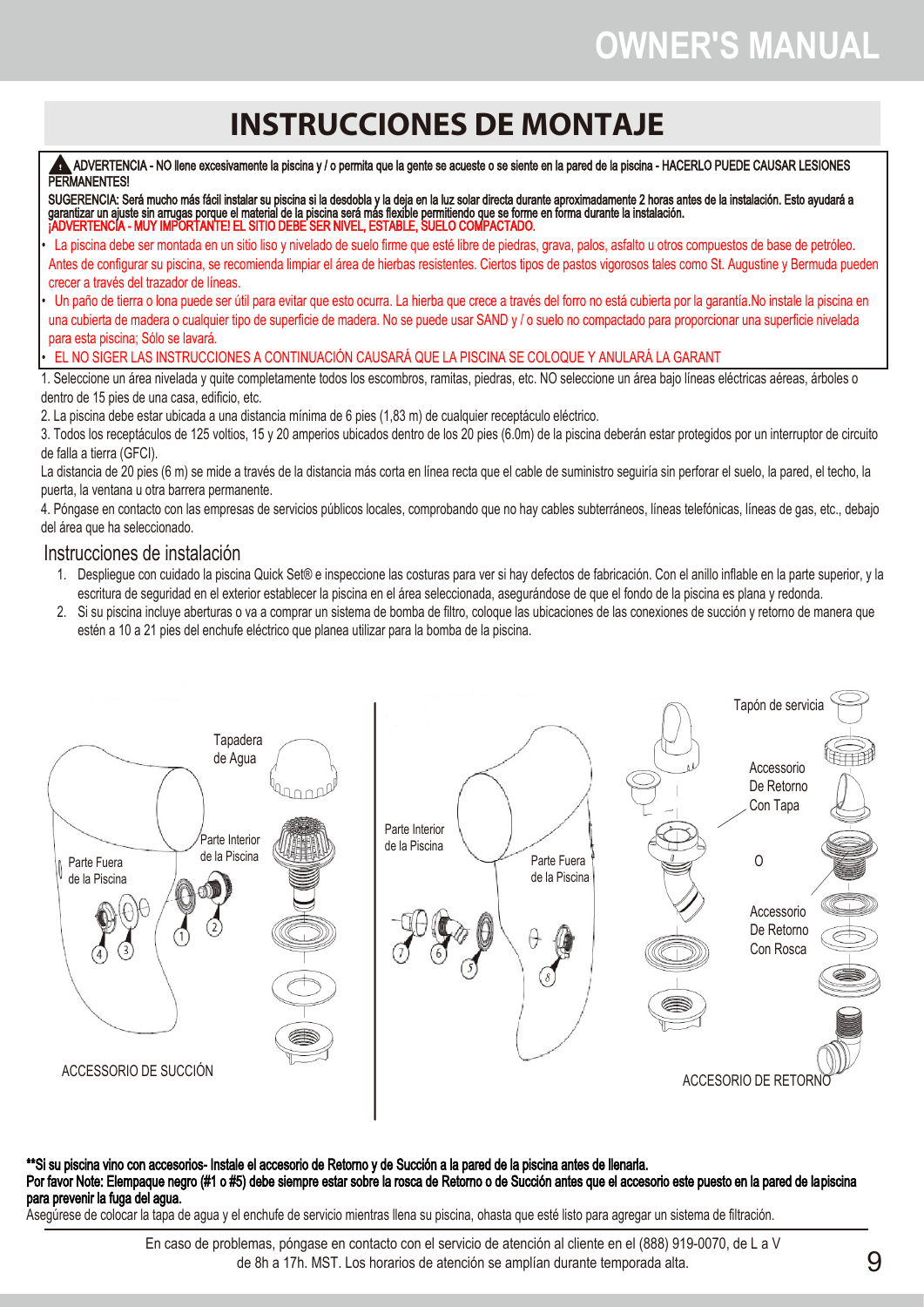## **INSTRUCCIONES DE MONTAJE**

#### Instrucciones de configuración

3. Infle el anillo superior. Pellizque la base del vástago de la válvula para abrir una válvula de retención interna mientras infla.

UNA VEZ HAYA UNOS 2,5 CM DE AGUA EN EL FONDO, DEJE DE LLENAR LA PISCINA Y ESTIRE SUAVEMENTE EL FONDO DE LA PISCINA DESDE EL CENTRO HACIA FUERA. ASEGÚRESE DE QUE DE LA PISCINA ESTÉ REDONDEADO Y PLANO.

NO SIGUIENDO ESTE PASO HARÁ QUE LA PISCINA SE LLENE DE FORMA INCONDICIONAL Y LA PISCINA PUEDE COMENZAR A PARECER OVAL O VER MISSHAPEN. VER FIGURA 2-3 COMO PUEDE NECESAR COMENZAR.

4. Tire de la pared exterior de debajo del anillo superior, alrededor del fondo de la piscina, para que se llene uniformemente.

NOTA: En caso de acumulación de más de 1-2 pulgadas (2,5-5 cm) de agua en un lado antes de que la piscina se empiece a llenar por el centro, la piscina no está nivelada y debe enmendarse. CONSULTE "PREPARACIÓN DEL LUGAR" ARRIBA NOTA ADICIONAL: EL PESO DEL AGUA IMPEDIRÁ CUALQUIER AJUSTE A PARTIR DE ESTE PUNTO.

5. Ahora, mientras continúa llenando la piscina, el anillo inflado ascenderá a medida que el agua tenga más profundidad. El nivel máximo de agua es la costura inferior del anillo inflable (esta información está impresa en el anillo). Una vez listo, vuelva a consultar el manual de propietario del "Sistema de filtro de la piscina" y continúe el resto de la instalación desde el paso "D" si tiene un sistema de filtro/bomba. Si su piscina incluye un sistema de filtro/bomba, siga las instrucciones de instalación de la bomba del filtro.







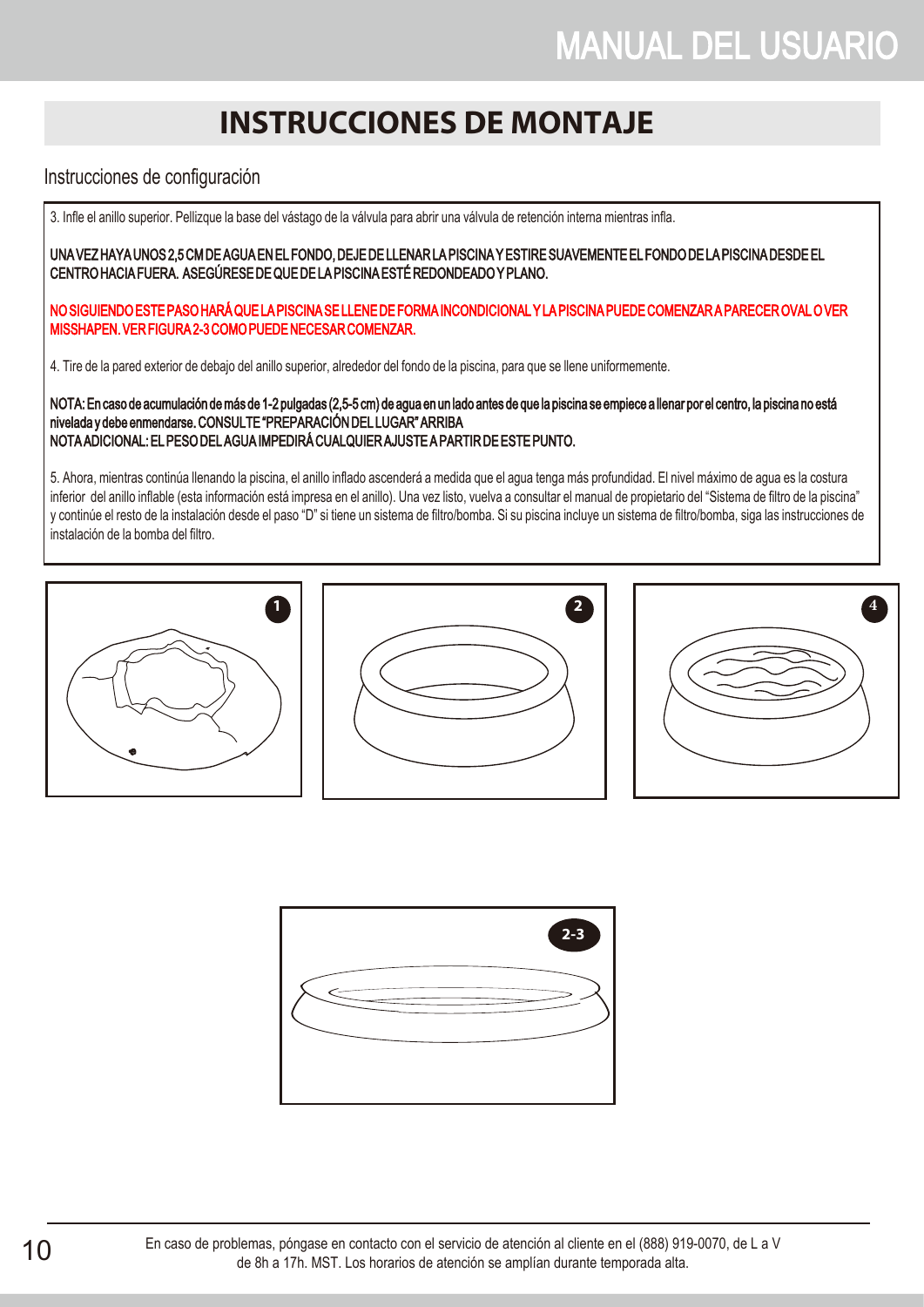## **MANTENIMIENTO Y VACIADO DE LA PISCINA**

### **ATENCIÓN:** SIGA SIEMPRE LAS INSTRUCCIONES DEL FABRICANTE EN CUANTO A PRODUCTOS QUÍMICOS Y LAS ADVERTENCIAS DE SALUD Y PELIGRO.

No añada productos químicos si hay personas en la piscina. Esto puede causar irritación de la piel y los ojos. Las soluciones de cloro concentrado pueden dañar la lona de la piscina. **En ninguna circunstancia se hace responsable Polygroup®, el comprador o cualquier otra parte de los gastos asociados con la pérdida de agua** de la piscina así como de productos químicos o daños por agua. Tenga a mano cartuchos de filtro de repuesto. Cambie los cartuchos cada dos semanas. Recomendamos el uso de la bomba de filtración de Polygroup® para todas nuestras piscinas desmontables. Para adquirir una bomba de filtración y otros accesorios de Polygroup® , puede visitar nuestra página web o llamar a la oficina de servicio al consumidor de Polygroup® .

**EXCESO DE LLUVIA:** Para evitar daños en la piscina y el llenado excesivo, evacúe de inmediato el agua de lluvia que hace que el nivel del agua sea superior al máximo.

#### Cómo vaciar su piscina y proceder con el almacenamiento a largo plazo

- 1. Compruebe la normativa local para obtener información específica sobre la eliminación del agua de piscina.
- 2. Asegúrese de que el tapón de drenaje situado en el lado interior de la piscina está bien colocado en su sitio.
- 3. Afloje y retire el tapón de la válvula de drenaje situada en el exterior de la piscina.
- 4. Conecte una manguera de jardín de 5/8 de pulgada de sección a la válvula de drenaje.
- 5. Posicione el extremo contrario de la manguera en un lugar donde el agua pueda drenarse de forma segura y no fluya hacia viviendas u otras estructuras cercanas.
- 6. Retire el tapón de drenaje en el lado interior de la piscina para vaciar la a través de la válvula.
- 7. Cuando el agua deje de drenarse, empiece a levantar la piscina desde el lado opuesto al drenaje, haciendo que el agua restante se dirija hacia el drenaje y vaciando la piscina completamente.
- 8. Vuelva a colocar el tapón de drenaje de fuera de la piscina.
- 9. Desinfle completamente el anillo superior y retire todas las piezas de conexión.
- 10. Asegúrese de que la piscina y todas las piezas están completamente secas antes de guardarla. Seque el revestimiento al aire libre y al sol hasta que esté completamente seco antes de doblarlo (véase el dibujo  $\bigcirc$ ). Espolvoree un poco de polvos de talco para evitar que el vinilo se pegue y para que pueda absorber la humedad que pueda haber quedado.
- 11. Dóblelo en forma de cuadrado. Empezando por un lado, pliegue 1/6 parte del revestimiento sobre sí misma dos veces. Haga lo mismo por el otro lado (véanse  $\log$  dibujos  $\bigotimes$  y  $\bigotimes$ ).
- 12. Cuando haya doblado los lados opuestos, simplemente doble uno por encima del otro mismo si cerrara un libro (véanse los dibujos  $\bigoplus$  y  $\bigoplus$ ).
- 13. Doble las dos puntas largas hacia la mitad (véase el dibujo  $\bigcirc$ ).
- 14. Doble una sobre la otra como si cerrara un libro y, por último, comprima el revestimiento (véase el dibujo  $\bigcirc$ ).
- 15. Guarde el revestimiento y los accesorios en un lugar seco con la temperatura controlada (entre 0 y 40 ºC).
- 16. Puede utilizarse el embalaje original para guardar la piscina.













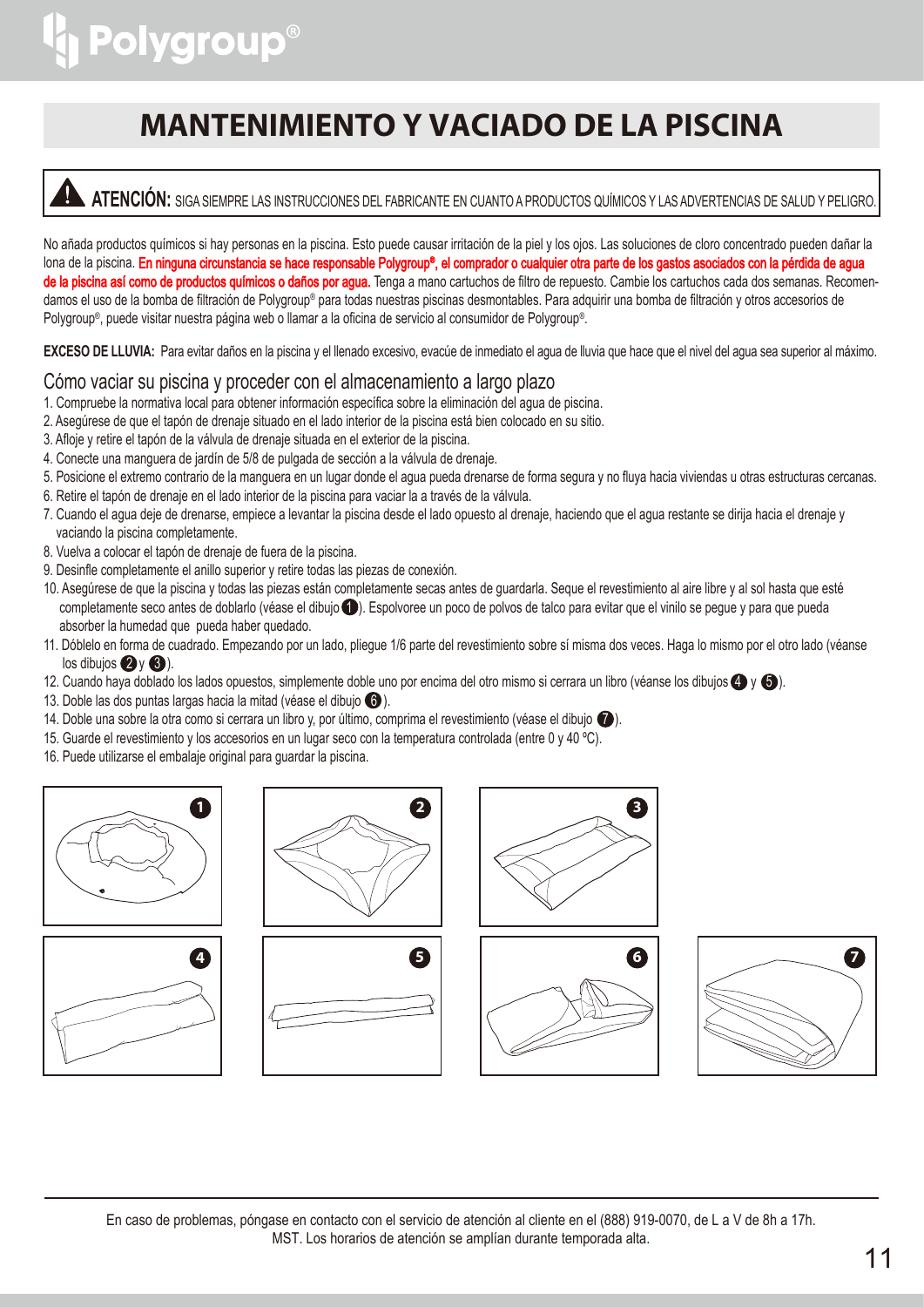### **ALMACENAMIENTO Y ACONDICIONAMIENTO DE LA PISCINA DURANTE EL INVIERNO**

#### Acondicionamiento de la piscina durante el invierno

Después de usarla, puede vaciar y guardar la piscina fácilmente en un lugar seguro. Sin embargo, algunos propietarios prefieren dejarla montada todo el año. En las zonas frías en las que hiela, existe el riesgo de que el hielo pueda dañar la piscina. Por tanto, le recomendamos vaciarla, desmontarla y quardarla adecuadamente cuando la temperatura baje a menos de 0 ºC.

#### Limpiar el agua de la piscina a fondo

- 1. Limpie el agua de la piscina a fondo. Si la suya es una piscina Quick Set, asegúrese de que el anillo superior está correctamente inflado.
- 2. Retire el skimmer (si lo tiene) y cualquier accesorio conectado al conector del filtro roscado. Sustituya la rejilla del filtro si es necesario. Asegúrese de que todas las piezas de los accesorios están limpias y completamente secas antes de guardarlas.
- 3. Cierre los accesorios de entrada y salida del interior de la piscina con el tapón suministrado (tamaños de 40,64 cm o menos). Cierre la válvula de vaciado del émbolo (tamaños de 43,18 cm o más).
- 4. Retire la escalera (si la tiene) y guárdela en un lugar seguro. Asegúrese de que la escalera está completamente seca antes de guardarla.
- 5. Retire las mangueras y conecte la bomba y el filtro a la piscina.
- 6. Añada los productos químicos adecuados para el período de invierno. Consulte con su distribuidor de piscinas local qué productos químicos debe usar y cómo utilizarlos. Esto puede variar mucho en cada región.
- 7. Cubra la piscina con la cubierta para piscinas Polygroup® IMPORTANTE: LA CUBIERTA DE PISCINA Polygroup® NO ES UNA CUBIERTA DE SEGURIDAD.

8. Limpie y drene la bomba, la cubierta del filtro y las mangueras. Retire y tire a la basura el cartucho de filtro viejo. Guarde un cartucho de repuesto para la próxima estación.

9. Meta las piezas de la bomba y del filtro en el interior y quárdelas en un lugar seco y seguro, preferiblemente a una temperatura de entre 0 °C y 40 °C.

## **SEÑAL DE SEGURIDAD DE LA PISCINA**

#### COLOQUE ESTA ADVERTENCIA CERCA DE SU PISCINA